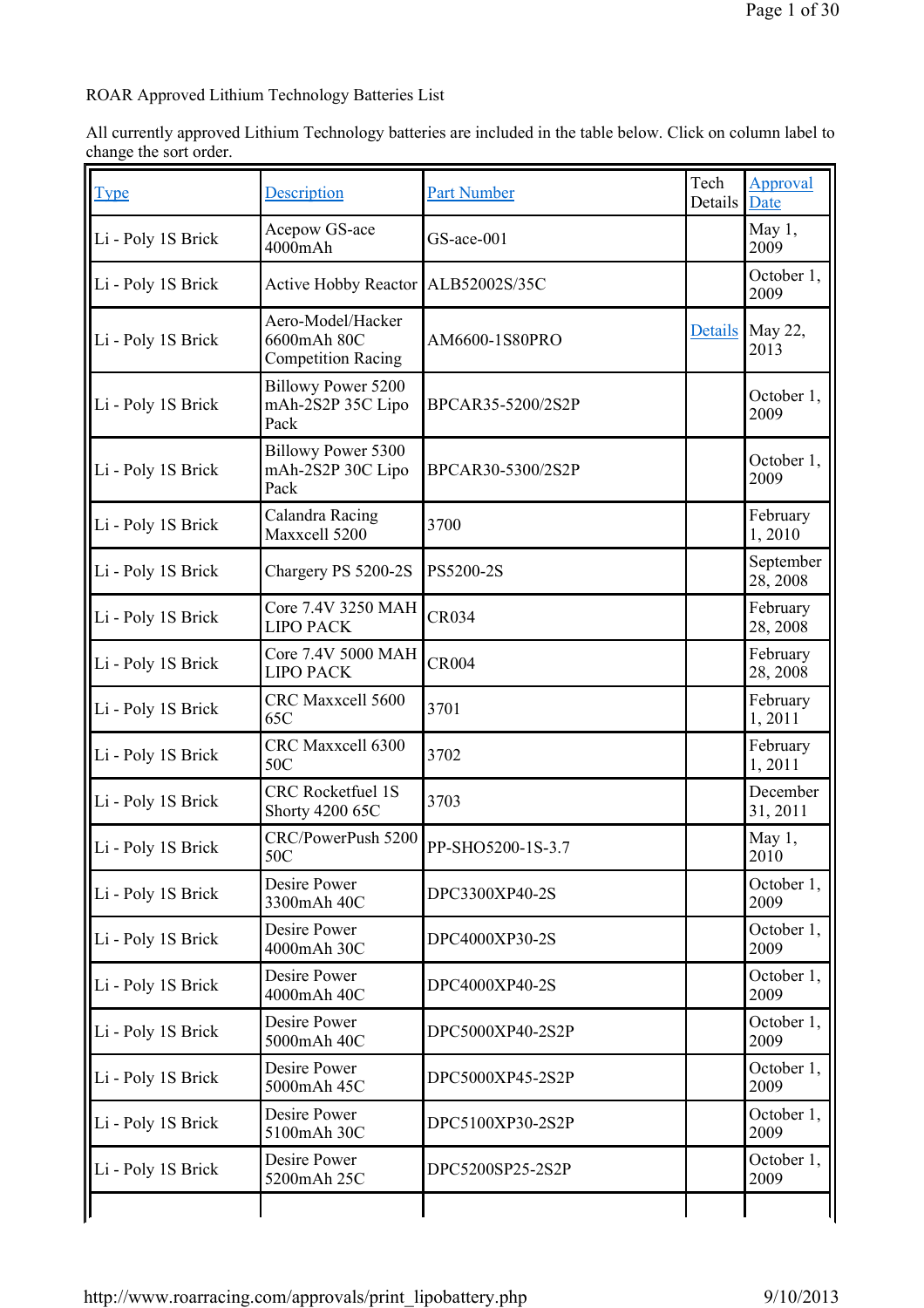| Li - Poly 1S Brick | Diggity Designs RC<br>Ripstick 5300mAh | DD - 5300           | November<br>3,2008  |
|--------------------|----------------------------------------|---------------------|---------------------|
| Li - Poly 1S Brick | Enerland 5000                          | PQ-5000RXQ          | May 1,<br>2009      |
| Li - Poly 1S Brick | Enerland 5100                          | PQ-5100RXP          | May 1,<br>2009      |
| Li - Poly 1S Brick | Enertech 3400                          | <b>SEI3400</b>      | May 3,<br>2008      |
| Li - Poly 1S Brick | Epic 5000 40C Bullet<br>Connectors     | <b>TEP2000</b>      | October 1,<br>2009  |
| Li - Poly 1S Brick | Epic 5000 40C Bullet<br>Connectors     | TRI20543            | October 1,<br>2009  |
| Li - Poly 1S Brick | Epic 5000 40C Deans<br>Connectors      | TRI20544            | October 1,<br>2009  |
| Li - Poly 1S Brick | Epic 5000 40C Deans<br>Connectors      | <b>TEP2001</b>      | October 1,<br>2009  |
| Li - Poly 1S Brick | Epic IP 5000mAh<br>40C 3.7V            | HW1S5000V4/TRI20290 | October 1,<br>2009  |
| Li - Poly 1S Brick | Epic Revtech<br>5600/60C               | REV2004-Bullet      | March 21,<br>2011   |
| Li - Poly 1S Brick | Epic Revtech<br>6000/28C               | REV2007-Bullet      | March 21,<br>2011   |
| Li - Poly 1S Brick | Epic/Intellect IP5600<br>mAh 50C 3.7v  | <b>CC1S5600VS</b>   | September<br>1,2010 |
| Li - Poly 1S Brick | Fantom 3200                            | FAN26340            | May 1,<br>2009      |
| Li - Poly 1S Brick | Fantom 3300                            | FAN26200            | May 1,<br>2009      |
| Li - Poly 1S Brick | Fantom 4300                            | FAN26205            | May 1,<br>2009      |
| Li - Poly 1S Brick | Fantom 5000                            | FAN26540            | May $1,$<br>2009    |
| Li - Poly 1S Brick | Fantom 5000 (4 cell)                   | FAN27550            | May $1,$<br>2009    |
| Li - Poly 1S Brick | Fantom 5000<br>mAh/50C                 | FAN26550            | October 1,<br>2009  |
| Li - Poly 1S Brick | Fantom 5000 Single<br>Cell             | FAN27600            | May 1,<br>2009      |
| Li - Poly 1S Brick | Fantom<br>5000mAh/50C/3.7V             | FAN27605            | October 1,<br>2009  |
| Li - Poly 1S Brick | Fantom 5400                            | FAN26210            | May 1,<br>2009      |
| Li - Poly 1S Brick | Fantom<br>5400mAh/50C/3.7v             | FAN27606/FAN27607   | September<br>1,2010 |
| Li - Poly 1S Brick | Fantom<br>5400mAh/65C/3.7v             | FAN27608/FAN27609   | September<br>1,2010 |
| Li - Poly 1S Brick | Fantom 5600 mAh<br>60C                 | FAN26202            | April 1,<br>2011    |
|                    |                                        |                     |                     |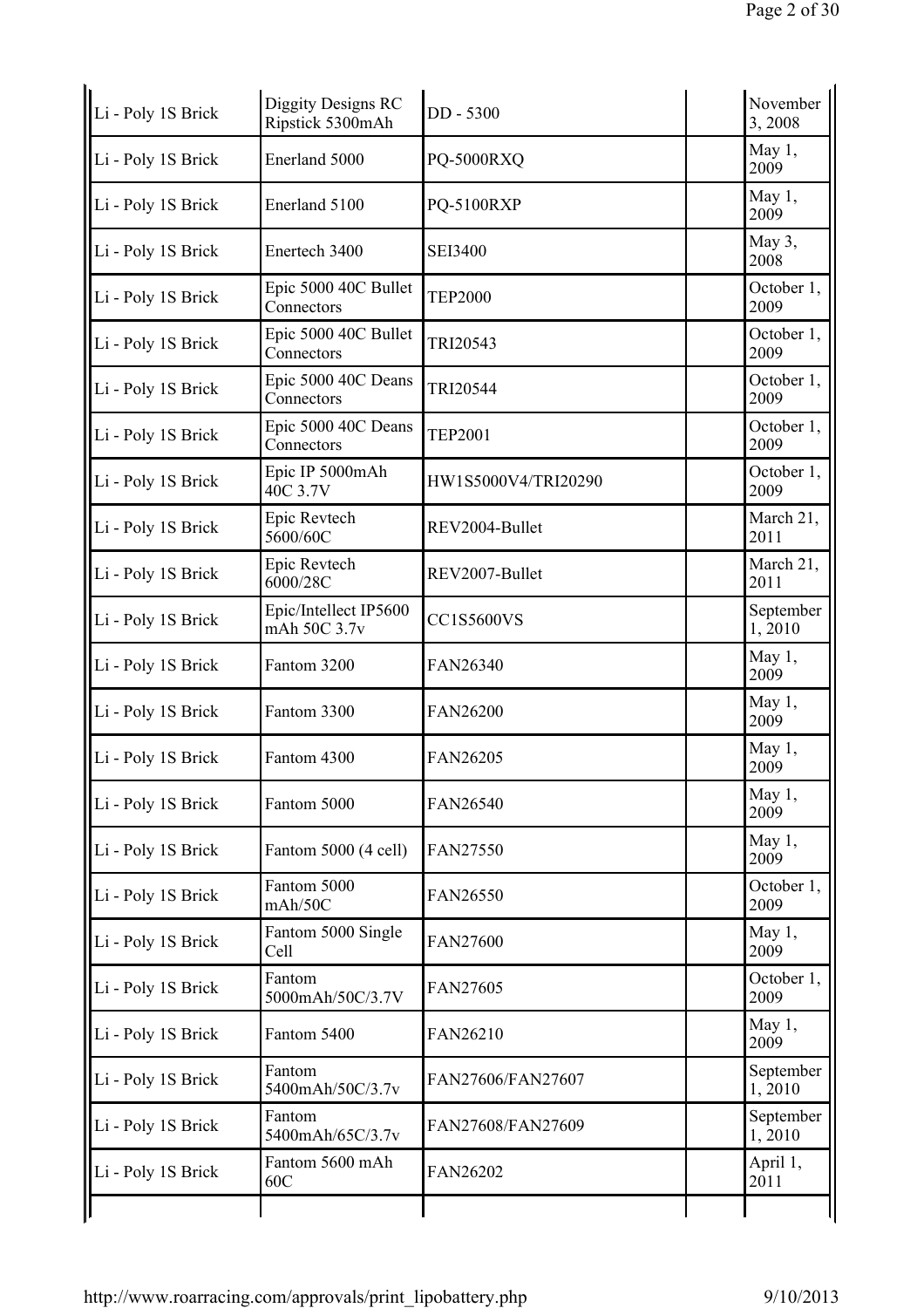| Fantom 6000 mAh<br>28C                              | FAN26203           | April 1,<br>2011     |
|-----------------------------------------------------|--------------------|----------------------|
| Fantom 6200 70C                                     | FAN26194           | February<br>14, 2012 |
| Fantom 7000 70C                                     | FAN26170           | January 1,<br>2013   |
| <b>Fantom Killer Voltz</b><br>6350 mAh 65C          | FAN26195           | October<br>10, 2011  |
| <b>Fantom Killer Voltz</b><br>6500 100C             | FAN26188           | July 25,<br>2012     |
| <b>Fantom Killer Voltz</b><br>6800 100C             | FAN26189           | July 25,<br>2012     |
| Gens ACE 6000 25C                                   | ACE25-6000-102B    | December<br>31, 2011 |
| GP Ultra Power 4300<br>Series (4000mAh)             | <b>TC302</b>       | May 1,<br>2009       |
| <b>GP Ultra Runtime</b><br>5300 Series<br>(5000mAh) | <b>TC301</b>       | May 1,<br>2009       |
| H - Energy Li-Po<br>5200mAh                         | RC-Li-Po HE006     | November<br>3,2008   |
| Harris RC 3200                                      | <b>HRC3200</b>     | September<br>5,2008  |
| HKS Hobby RC9394<br>3800 20C                        | <b>RC3800RP-2S</b> | October 1,<br>2009   |
| HKS Hobby RC9394<br>5000 35C                        | <b>RC5000RP-2S</b> | October 1,<br>2009   |
| <b>HKS Hobby Team</b><br>Power 5000 40C             | TP-5000-40C        | October 1,<br>2009   |
| Hobbico Team<br>Checkpoint 5400                     | <b>TCPC3656</b>    | February<br>4, 2008  |
| Hyperion 4000mAh<br>LiPo                            | HP-SW27-4000RP-2S  | February<br>18, 2009 |
| Hyperion 4000mAh<br>LiPo                            | HP-SW35-4000RP-2S  | February<br>18, 2009 |
| Intellect 6400 70C                                  | CC1S6400V7         | January<br>20, 2012  |
| Intellect 6600 80C                                  | CC1S6600V8         | January 1,<br>2013   |
| IP 6000 mAh 60C<br>3.7V                             | CC1S6000V6         | February<br>1,2011   |
| LipoMax 7000 70C                                    | <b>LRC70095</b>    | January 1,<br>2013   |
| Losi Xceleron 5600<br>60C                           | LOSB9879           | September<br>1,2010  |
| LRP Vtec Lipo 5300<br>hardcase                      | 79862              | April 16,<br>2008    |
| MRC/RFI 20C<br>4000mAh                              | RC2720C4000A       | October 1,<br>2009   |
|                                                     |                    |                      |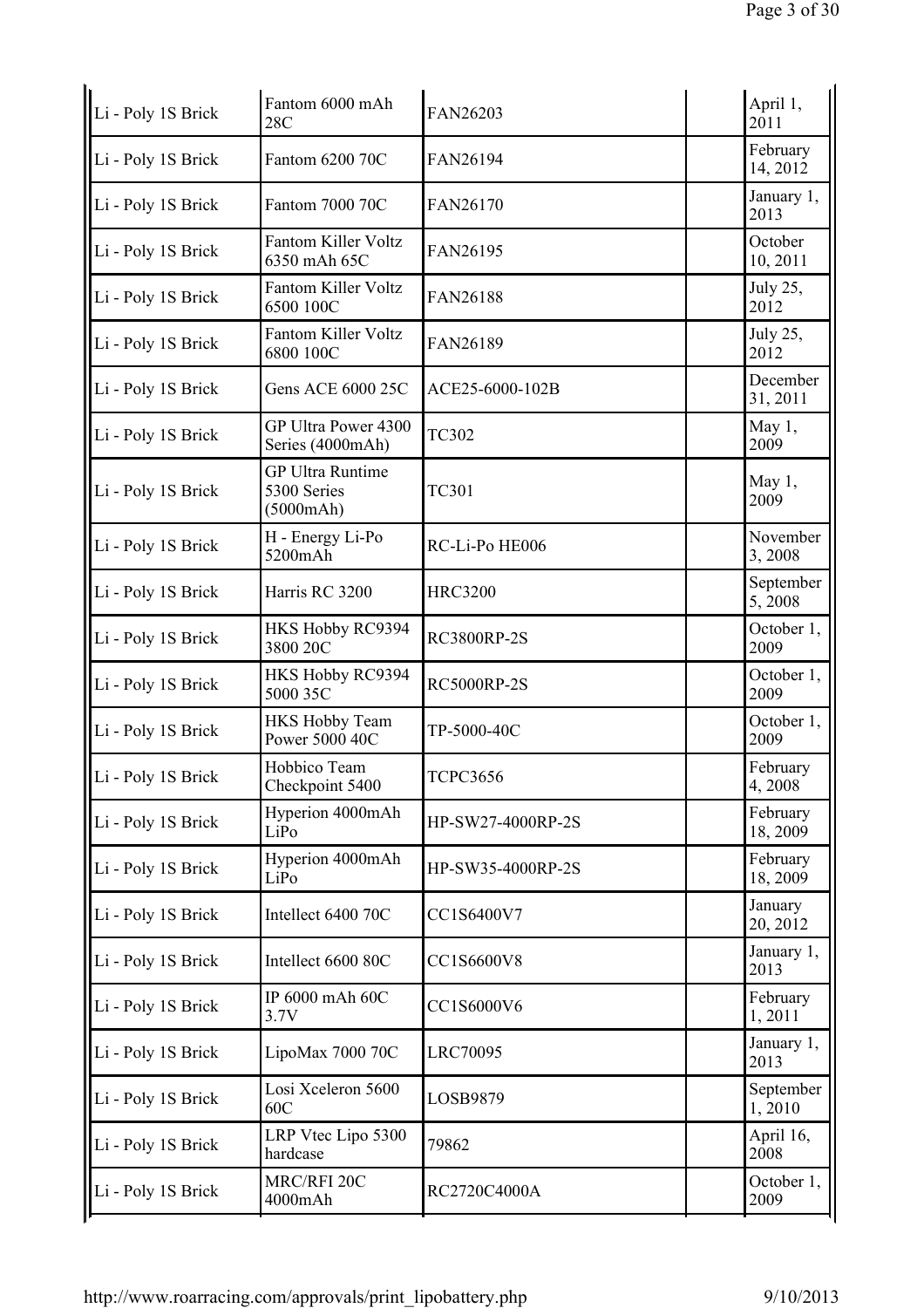| Li - Poly 1S Brick | MRC/RFI 20C<br>5000mAh                     | RC2S20C5000C     | October 1,<br>2009    |
|--------------------|--------------------------------------------|------------------|-----------------------|
| Li - Poly 1S Brick | MRC/RFI 20C<br>5000mAh                     | RC2S20C5000C     | October 1,<br>2009    |
| Li - Poly 1S Brick | MRC/RFI 25C<br>5000mAh                     | RC2S25C5000B     | October 1,<br>2009    |
| Li - Poly 1S Brick | MRC/RFI 25C<br>5000mAh                     | RC2S25C5000C     | October 1,<br>2009    |
| Li - Poly 1S Brick | MRC/RFI 30C<br>4000mAh                     | RC2S30C4000B     | October 1,<br>2009    |
| Li - Poly 1S Brick | MRC/RFI 30C<br>4000mAh                     | RC2S20C4000C     | October 1,<br>2009    |
| Li - Poly 1S Brick | MRC/RFI 30C<br>5000mAh                     | RC2S30C5000C     | October 1,<br>2009    |
| Li - Poly 1S Brick | MRC/RFI 30C<br>5000mAh                     | RC2S30C5000B     | October 1,<br>2009    |
| Li - Poly 1S Brick | <b>MRC/RFI Battery</b><br>3300             | RC2S25C3300      | May 1,<br>2009        |
| Li - Poly 1S Brick | Murfdogg<br>Superdharger 5000<br>mAh 60C 1 | $L-5000-60-1S$   | February<br>1,2011    |
| Li - Poly 1S Brick | OHP 5600 65C                               | 5600651i         | May 1,<br>2011        |
| Li - Poly 1S Brick | OHP 6300 65C                               | 6300651i         | July 31,<br>2011      |
| Li - Poly 1S Brick | OHP 6600 70C                               | 6600701i         | September<br>25, 2012 |
| Li - Poly 1S Brick | ORCA 4000mAh<br>LiPo                       | OB40725C         | February<br>17, 2009  |
| Li - Poly 1S Brick | ORCA 4000mAh<br>LiPo                       | OB40735C         | February<br>17, 2009  |
| Li - Poly 1S Brick | ORCA 4000mAh<br><b>Stick Pack</b>          | <b>OB4725SH</b>  | October 1,<br>2009    |
| Li - Poly 1S Brick | ORCA 5000mAh<br>Lipo                       | OB507040H        | October 1,<br>2009    |
| Li - Poly 1S Brick | ORCA 6500 70C                              | OB68801H         | April 1,<br>2012      |
| Li - Poly 1S Brick | ORCA 6500 70C 1S                           | OB65601S         | April 1,<br>2012      |
| Li - Poly 1S Brick | ORCA 6500 80C                              | OB6581S4         | January 1,<br>2013    |
| Li - Poly 1S Brick | ORCA Infinite 6000<br>60C                  | <b>OB6260IH</b>  | February<br>1,2011    |
| Li - Poly 1S Brick | ORCA Infinite 6000<br>60C 1S               | <b>OB6161IS</b>  | February<br>1,2011    |
| Li - Poly 1S Brick | Orion 3400 Race Spec                       | ORI 14008        | September<br>28, 2008 |
| Li - Poly 1S Brick | Orion 3600 Race Spec                       | <b>ORI 14005</b> | February<br>6,2008    |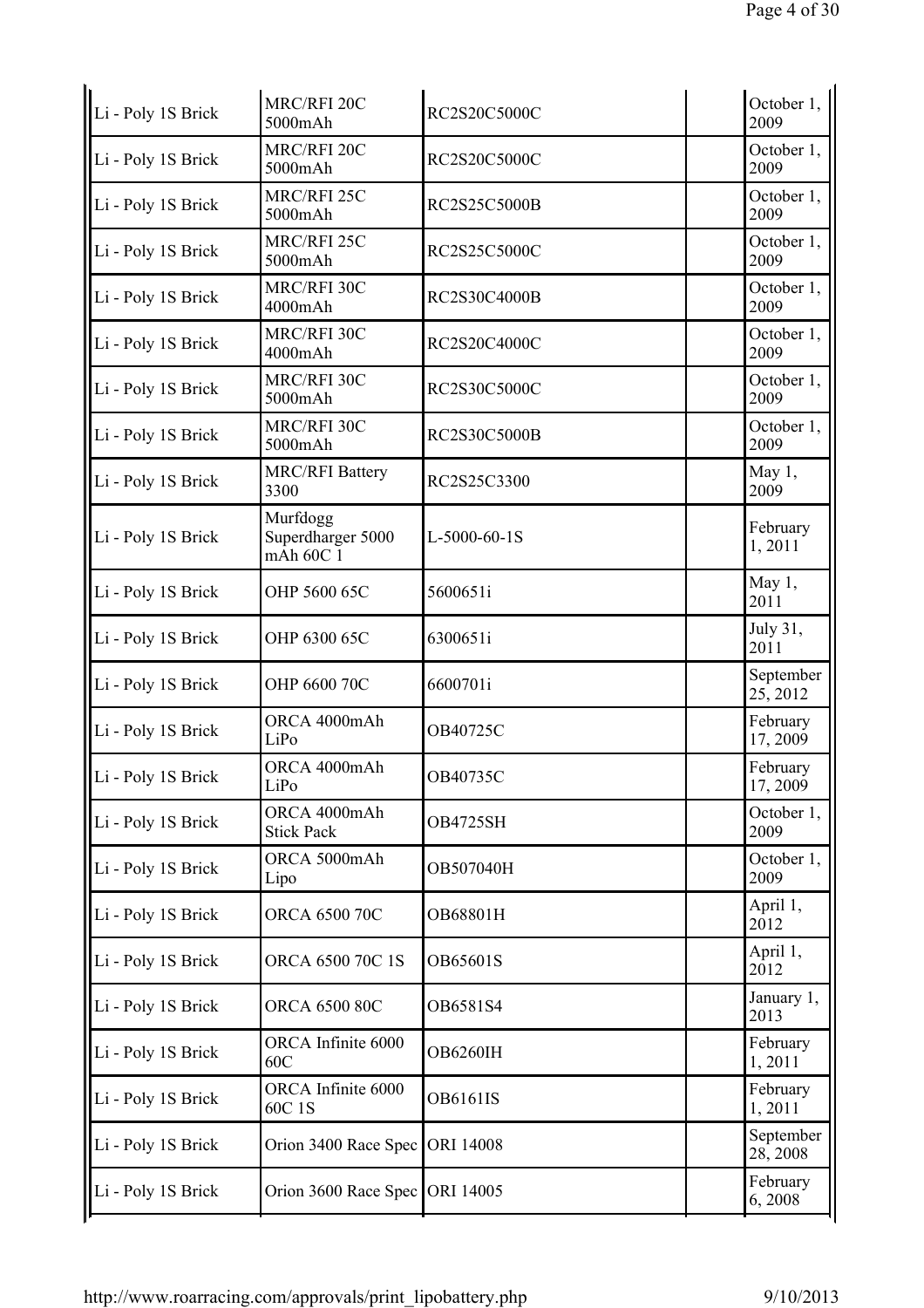| Li - Poly 1S Brick | Orion Carbon Edition<br>3200          | ORI 14001            |         | February<br>6,2008      |
|--------------------|---------------------------------------|----------------------|---------|-------------------------|
| Li - Poly 1S Brick | Orion Carbon Pro<br>6400 90C          | ORI14039             |         | July 19,<br>2011        |
| Li - Poly 1S Brick | Orion Platinum<br>Edition 4800        | ORI 14000            |         | February<br>6,2008      |
| Li - Poly 1S Brick | Orion Racespec 3800                   | ORI 14009            |         | July 24,<br>2008        |
| Li - Poly 1S Brick | PowerPush - 5600<br>65C               | <b>CRC 3701</b>      |         | July 25,<br>2011        |
| Li - Poly 1S Brick | PowerPush - 6300<br>50C               | <b>CRC 3702</b>      |         | July 25,<br>2011        |
| Li - Poly 1S Brick | Pro Tek Supreme<br><b>Power 4700</b>  | PTK-LPH-4700-1S40    |         | February<br>1,2010      |
| Li - Poly 1S Brick | Pro Tek Supreme<br>Power 5000         | PTK-LPH-5000-1S40-W  |         | February<br>1,2010      |
| Li - Poly 1S Brick | Pro Tek Supreme<br>Power 5600 50C     | PTK-LPH-5600-1S50-P  |         | September<br>1,2010     |
| Li - Poly 1S Brick | Pro-Match Racing<br>Team Edition Lipo | 2506                 |         | <b>July 20,</b><br>2008 |
| Li - Poly 1S Brick | ProAmps 5600 mAh<br>60C               | PA60-5600-1s2p       |         | November<br>1,2011      |
| Li - Poly 1S Brick | Protek 5800 100C                      | PTK-LPH-5800-1S100-P |         | January 1,<br>2013      |
| Li - Poly 1S Brick | ProTek Supreme<br>Power 5200 60C      | PTK-LPH-5200-2S60P   |         | February<br>1,2011      |
| Li - Poly 1S Brick | Protek Supreme<br>power 5800 70C      | PTK-LPH-5800-1S70P   |         | December<br>31, 2011    |
| Li - Poly 1S Brick | R1Wurks/R1Tech<br>Powerpush 7000      | PPR1700090           | Details | July 30,<br>2013        |
| Li - Poly 1S Brick | RC king 7000 70C                      | 7070-1S2P            |         | January 1,<br>2013      |
| Li - Poly 1S Brick | Reedy 4600mAh 3.7v                    | 719                  |         | November<br>23, 2009    |
| Li - Poly 1S Brick | Reedy 5000 40+C<br><b>Stick</b>       | 685                  |         | May $1,$<br>2010        |
| Li - Poly 1S Brick | Reedy 5000 mAh                        | 709                  |         | December<br>31, 2008    |
| Li - Poly 1S Brick | Reedy 5500 60C                        | 629                  |         | February<br>1,2011      |
| Li - Poly 1S Brick | Reedy 6500 mAh 65C                    | 600                  |         | November<br>1,2011      |
| Li - Poly 1S Brick | Reedy 6800 65C                        | 603                  |         | January 1,<br>2013      |
| Li - Poly 1S Brick | Revtech 6200 70C<br>Extra H-Volt      | <b>REV2016</b>       |         | December<br>31, 2011    |
| Li - Poly 1S Brick | Revtech 6350 mAh<br>65C               | <b>REV2012</b>       |         | August 22,<br>2011      |
|                    |                                       |                      |         |                         |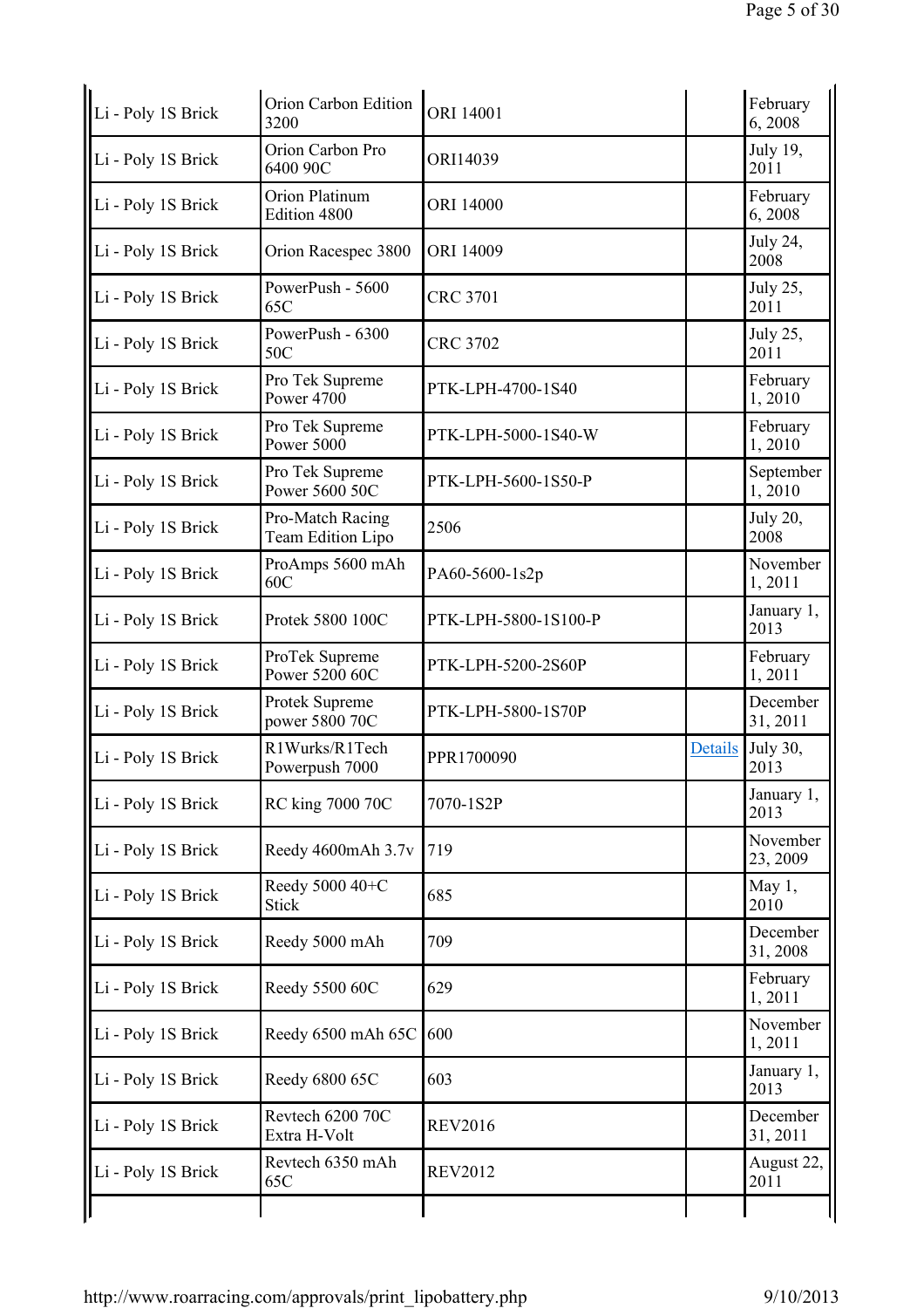| Li - Poly 1S Brick | Revtech 6500 100C                                    | <b>REV2019</b>   | May 20,<br>2012       |
|--------------------|------------------------------------------------------|------------------|-----------------------|
| Li - Poly 1S Brick | Revtech 6800 100C                                    | <b>REV2018</b>   | May 20,<br>2012       |
| Li - Poly 1S Brick | <b>Scooters Motorworks</b><br>Power Pack 3800<br>mAh | SMW38            | December<br>31, 2008  |
| Li - Poly 1S Brick | <b>Scooters Motorworks</b><br>Power Pack 5300<br>mAh | <b>SMW53</b>     | December<br>31, 2008  |
| Li - Poly 1S Brick | SMC 3200 mAh                                         | 3240CM           | December<br>31, 2008  |
| Li - Poly 1S Brick | SMC 4000 mAh                                         | 4028LD or 4028LT | February<br>28, 2008  |
| Li - Poly 1S Brick | SMC 4000 Single Cell 5025S                           |                  | December<br>31, 2008  |
| Li - Poly 1S Brick | SMC 5000 mAh                                         | 5028LD or 5028LT | February<br>28, 2008  |
| Li - Poly 1S Brick | SMC 5200 mAh                                         | 5240CM           | December<br>31, 2008  |
| Li - Poly 1S Brick | <b>SMC C Max 5200</b><br>50C                         | 5250CM           | October 1,<br>2009    |
| Li - Poly 1S Brick | SMC C Max 5300<br>(Bullet)                           | 5350S1           | February<br>1,2010    |
| Li - Poly 1S Brick | <b>SMC C Max 5300</b><br>(Deans)                     | 5350S            | February<br>1,2010    |
| Li - Poly 1S Brick | <b>SMC C Max Bullet</b><br>Connectors                | 4950S1           | October 1,<br>2009    |
| Li - Poly 1S Brick | <b>SMC C Max Deans</b><br>Connectors                 | 4950S            | October 1,<br>2009    |
| Li - Poly 1S Brick | <b>SMC C Max Extreme</b><br>5600 60C                 | 5660S1           | September  <br>1,2010 |
| Li - Poly 1S Brick | SMC C-Max 4700                                       | 4740CM           | May 1,<br>2009        |
| Li - Poly 1S Brick | <b>SMC C-Max Extreme</b><br>6100mAh 60C              | 6160SI           | September<br>29, 2011 |
| Li - Poly 1S Brick | <b>SMC Factory Spec</b><br>7000 70C                  | 7070-1S2P        | September<br>15, 2012 |
| Li - Poly 1S Brick | <b>SMC Lightning Volts</b>                           | 3228LD (Deans)   | July 24,<br>2008      |
| Li - Poly 1S Brick | <b>SMC Lightning Volts</b>                           | 3228LT (Tamiya)  | July 24,<br>2008      |
| Li - Poly 1S Brick | <b>SMC Lightning Volts</b><br>4000mAh                | 4124LD/4124LT    | September<br>28, 2008 |
| Li - Poly 1S Brick | <b>SMC Lightning Volts</b><br>4900mAh                | 4925SP           | September<br>28, 2008 |
| Li - Poly 1S Brick | <b>SMC Lightning Volts</b><br>5000 mAh               | 5224LD/5224LT    | September<br>28, 2008 |
|                    |                                                      |                  | May 1,                |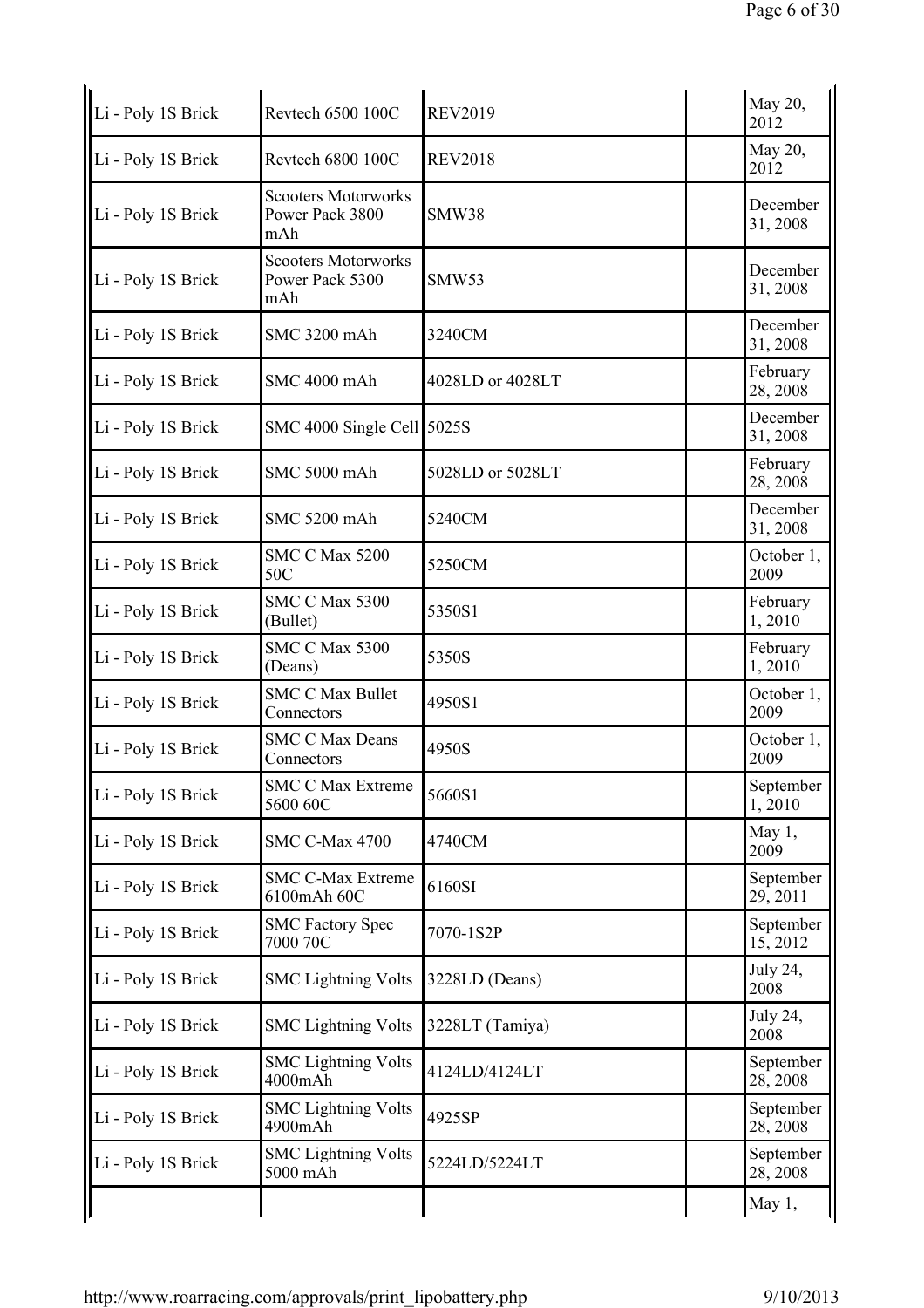| Li - Poly 1S Brick | SMC Sport Max 4500 5428LD/4528LT                      |                  | 2009                  |
|--------------------|-------------------------------------------------------|------------------|-----------------------|
| Li - Poly 1S Brick | SMC Sport Max 5000                                    | 5028SM           | May 1,<br>2009        |
| Li - Poly 1S Brick | SMC Sport Max 6000                                    | 6028LD/6028LT    | May 1,<br>2009        |
| Li - Poly 1S Brick | SMC Sport Max 6000<br>28C                             | 6028S1           | September<br>1, 2010  |
| Li - Poly 1S Brick | Speed Passion 4000<br>mAh Racing                      | <b>SLR4035H</b>  | May 1,<br>2009        |
| Li - Poly 1S Brick | Speed Passion 5300<br>mAh Racing                      | <b>SLR5303H</b>  | May 1,<br>2009        |
| Li - Poly 1S Brick | Speedpower<br>5500mAh                                 | <b>SLRC5041C</b> | February<br>1,2010    |
| Li - Poly 1S Brick | Speedpower 6500<br>70C                                | SF000009         | September<br>1,2012   |
| Li - Poly 1S Brick | Speedzone 5000 1S                                     | S250001S         | February<br>1,2010    |
| Li - Poly 1S Brick | Speedzone 5000 Pro<br>1S                              | S250000PRO1S     | February<br>1,2010    |
| Li - Poly 1S Brick | Speedzone 5200 1S<br>50C                              | SZ52501SB        | September<br>1,2010   |
| Li - Poly 1S Brick | Speedzone 5200 Pro<br>1S Saddle                       | S25200PROSD1S    | February<br>1,2010    |
| Li - Poly 1S Brick | Speedzone 5400 1S<br>50C                              | SZ54501SB        | September<br>1,2010   |
| Li - Poly 1S Brick | Speedzone 6200 65C                                    | SZ62651SB        | January<br>20, 2012   |
| Li - Poly 1S Brick | Speedzone 7000 80 C                                   | SZ70801SB        | September<br>25, 2012 |
| Li - Poly 1S Brick | Sting Extreme 7000<br>90C by Trinity                  | A7000SH90        | September<br>29, 2012 |
| Li - Poly 1S Brick | Team Checkpoint<br>3200                               | <b>TCPC3620</b>  | October 1,<br>2009    |
| Li - Poly 1S Brick | Team Checkpoint<br>3800                               | <b>TCPC3633</b>  | October 1,<br>2009    |
| Li - Poly 1S Brick | Team Checkpoint<br>4900                               | <b>TCPC3654</b>  | August 7,<br>2008     |
| Li - Poly 1S Brick | Team Checkpoint<br>5000                               | <b>TCPC3655</b>  | October 1,<br>2009    |
| Li - Poly 1S Brick | Team EAM 6500 70C                                     | EAM6570-1        | September<br>15, 2012 |
| Li - Poly 1S Brick | Team Losi 14.8V<br>5000                               | LOSB9864         | December<br>31, 2008  |
| Li - Poly 1S Brick | Team Losi 4800 mAh<br>Saddle Pack                     | LOSB9867         | December<br>31, 2008  |
| Li - Poly 1S Brick | Team Losi Xcelorin<br><b>High Performance</b><br>Lipo | LOSB9873         | October 1,<br>2009    |
|                    |                                                       |                  |                       |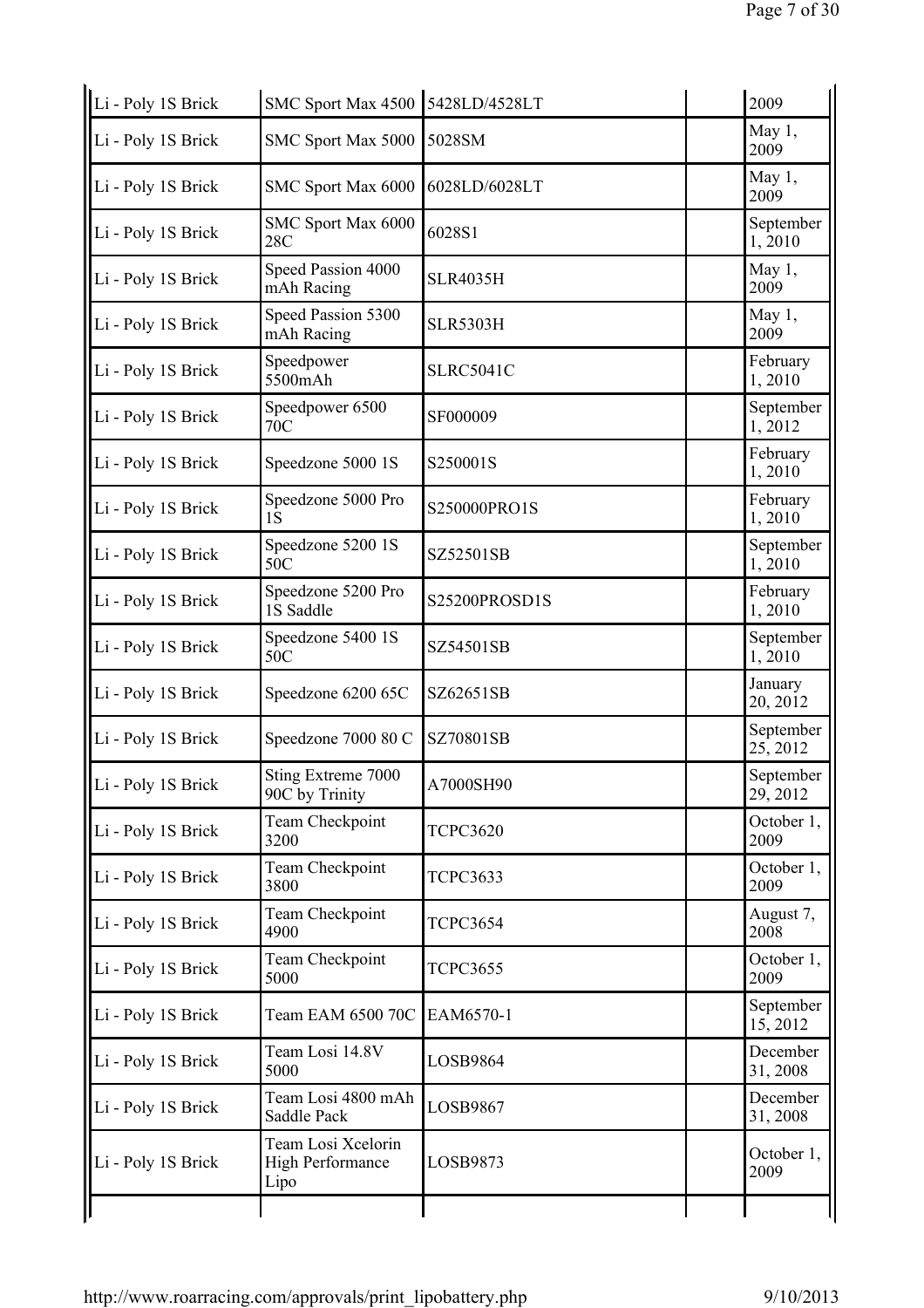| Li - Poly 1S Brick | <b>Team Orion Carbon</b><br>Molecular 4200 45C        | ORI14032       | September<br>1,2010   |
|--------------------|-------------------------------------------------------|----------------|-----------------------|
| Li - Poly 1S Brick | <b>Team Orion Carbon</b><br>Molecular Pack 4600       | ORI14030       | October 1,<br>2009    |
| Li - Poly 1S Brick | <b>Team Orion Carbon</b><br>Molecular Pack 4600       | ORI14026       | October 1,<br>2009    |
| Li - Poly 1S Brick | <b>Team Orion Carbon</b><br>Molecular Pack 4600       | ORI14022       | October 1,<br>2009    |
| Li - Poly 1S Brick | <b>Team Orion Carbon</b><br>Molecular Pack 5000       | ORI14029       | October 1,<br>2009    |
| Li - Poly 1S Brick | <b>Team Orion Carbon</b><br>Molecular Pack 5000       | ORI14025       | October 1,<br>2009    |
| Li - Poly 1S Brick | Team Orion Carbon<br>Molecular Pack 5000              | ORI14021       | October 1,<br>2009    |
| Li - Poly 1S Brick | Team Orion Carbon<br>Molecular Pack 5400              | ORI14028       | October 1,<br>2009    |
| Li - Poly 1S Brick | <b>Team Orion Carbon</b><br>Molecular Pack 5400       | ORI14024       | October 1,<br>2009    |
| Li - Poly 1S Brick | <b>Team Orion Carbon</b><br>Molecular Pack 5400       | ORI14020       | October 1,<br>2009    |
| Li - Poly 1S Brick | <b>Team Powers</b>                                    | TP-6400-70C-1S | February<br>14, 2012  |
| Li - Poly 1S Brick | Team Powers 5600<br>mAh 50C 1S                        | TP-5600-50C-1S | February<br>1,2011    |
| Li - Poly 1S Brick | Team Powers 6000<br>mAh 60C 1S                        | TP-6000-60C-1S | February<br>1,2011    |
| Li - Poly 1S Brick | Team Psycho - 6000<br>65 C                            | PSY60001S65    | July 14,<br>2011      |
| Li - Poly 1S Brick | Team Psycho -<br>Intellect 6000 65C                   | PSY60001S65    | July 14,<br>2011      |
| Li - Poly 1S Brick | Team Psycho Cells<br>6400 70C                         | PSY64001S70    | September<br>15, 2012 |
| Li - Poly 1S Brick | Team Scream 5000<br>45C                               | TS5045S        | October 1,<br>2009    |
| Li - Poly 1S Brick | Team Scream<br>5000mAh 3.7v                           | <b>TS1S40</b>  | November<br>23, 2009  |
| Li - Poly 1S Brick | Team Silverback<br>Sapphire 5800 60C                  | 5800601SIN     | September<br>1,2010   |
| Li - Poly 1S Brick | Team Silverback<br>Venus 7000 75C                     | 7000751SIN     | September<br>25, 2012 |
| Li - Poly 1S Brick | <b>Tekin 3400</b>                                     | TT1600         | May 3,<br>2008        |
| Li - Poly 1S Brick | Thunder Power 5000<br>Pro Race Single Cell            | TP5000-1SPR    | May 1,<br>2009        |
| Li - Poly 1S Brick | <b>Thunder Power</b><br>5000mAh 1-cell<br>ProRace 50C | TP5000-1SPR50  | October 1,<br>2009    |
| Li - Poly 1S Brick | Thunder Power 5400<br>mAh 1S Pro Race                 | TP5400-1SPR50B | May 1,                |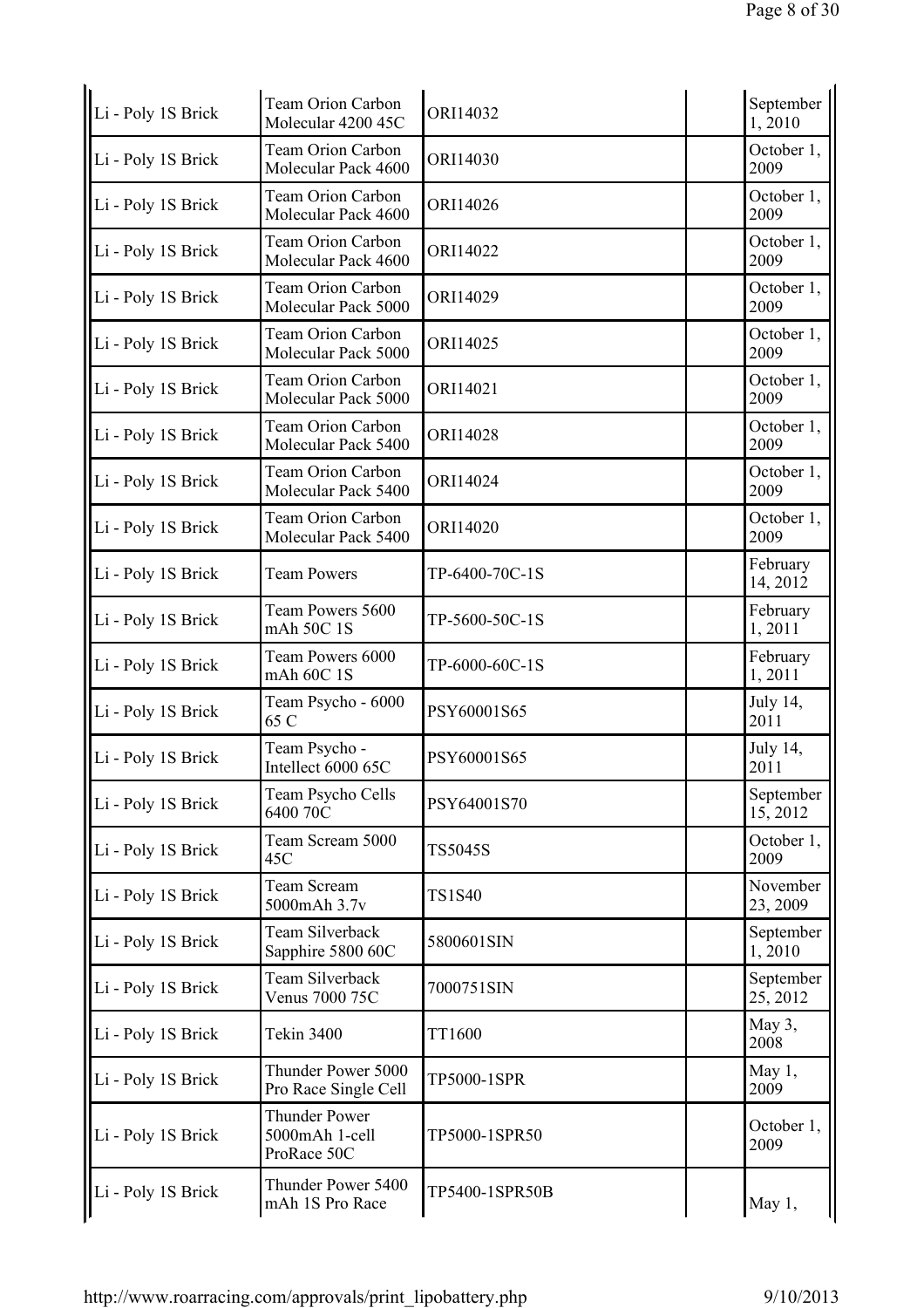|                    | 50C, Bullet                                         |                      | 2010                  |
|--------------------|-----------------------------------------------------|----------------------|-----------------------|
| Li - Poly 1S Brick | Thunder Power 5400<br>mAh 1S Pro Race<br>50C, Deans | TP5400-1SPR50D       | May 1,<br>2010        |
| Li - Poly 1S Brick | Thunder Power 5400<br>mAh 1S Pro Race<br>65C Bullet | TP5400-1SPR65B       | September<br>1,2010   |
| Li - Poly 1S Brick | Thunder Power 5400<br>mAh 1S Pro Race<br>65C Deans  | TP5400-1SPR65D       | September<br>1,2010   |
| Li - Poly 1S Brick | <b>Thunder Power</b><br><b>Advancd Energy 6800</b>  | TP6800-1SAE65        | September<br>15, 2012 |
| Li - Poly 1S Brick | ThunderPower<br><b>Advanced Energy</b><br>6200 65C  | TP6200-1SAE65        | December<br>31, 2011  |
| Li - Poly 1S Brick | Trakpower 6400 70C                                  | <b>TKPC0460</b>      | February<br>14, 2012  |
| Li - Poly 1S Brick | TSR 5200 60C                                        | TS5237               | February<br>1,2011    |
| Li - Poly 1S Brick | Turnigy Nano-Tech<br>5.0 5000 50C                   | NC5000.1S2P.50       | July 25,<br>2012      |
| Li - Poly 1S Brick | Turnigy Nano-Tech<br>5.6 5600 65C                   | NC5600.1S2P.65       | July 25,<br>2012      |
| Li - Poly 1S Brick | Venom 5000 50C 1S                                   | 15036                | June 15,<br>2012      |
| Li - Poly 1S Brick | Victory Battery 4800<br>40C                         | VB-LIPO4800H40C-3.7V | May $1,$<br>2010      |
| Li - Poly 1S Brick | Yeah Racing 3200<br>mAh                             | LP-0032              | December<br>31, 2008  |
| Li - Poly 1S Brick | Yungtong 4400 Single YT90074                        |                      | October 1,<br>2009    |
| Li - Poly 1S Brick | Yungtong 4600 Single YT90091                        |                      | October 1,<br>2009    |
| Li - Poly 1S Brick | Yungtong 5000 35C                                   | YT90067              | October 1,<br>2009    |
| Li - Poly 1S Brick | Yungtong 5000 40C                                   | YT90068              | October 1,<br>2009    |
| Li - Poly 1S Brick | Yuntong 5000                                        | YT90018              | June 2,<br>2008       |
| Li - Poly 2S Brick | 5200 50C Speedpack<br>HH/DYN                        | DYN4000T             | May 1,<br>2011        |
| Li - Poly 2S Brick | 5200 50C Speedpack<br>HH/DYN                        | DYN4000D             | May 1,<br>2011        |
| Li - Poly 2S Brick | AcePow GS-ACE<br>5000mAh 40C                        | <b>GS-ACE-002</b>    | May 1,<br>2010        |
| Li - Poly 2S Brick | <b>Acorn MAD Series</b><br>4200 60C                 | 1122424              | December<br>31, 2011  |
| Li - Poly 2S Brick | <b>Acorn MAD Series</b><br>4300 50C                 | 1122431              | December<br>31, 2011  |
|                    |                                                     |                      |                       |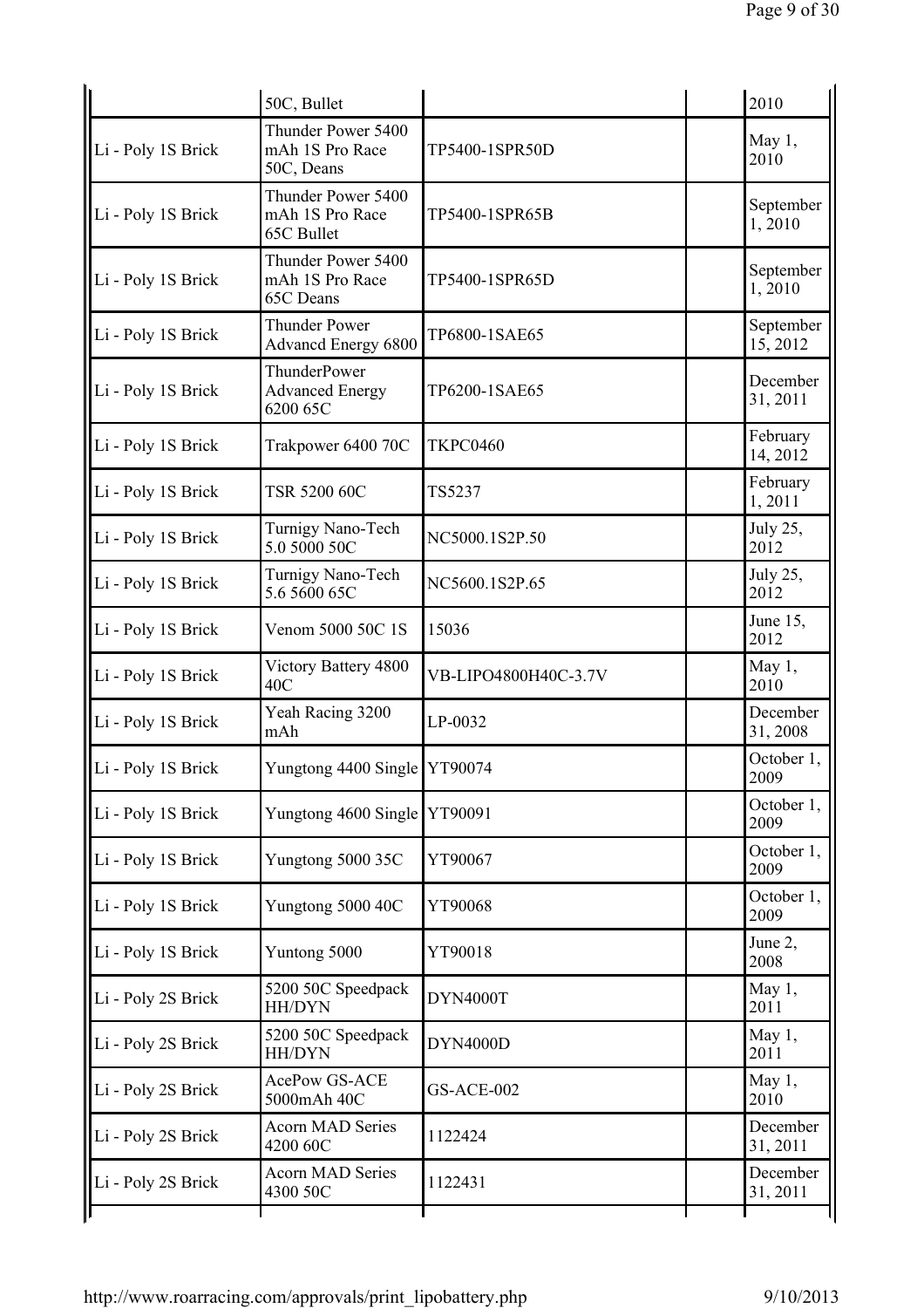| Li - Poly 2S Brick | <b>Acorn MAD Series</b><br>6200 70C     | 1111626                          |                | December<br>31, 2011      |
|--------------------|-----------------------------------------|----------------------------------|----------------|---------------------------|
| Li - Poly 2S Brick | <b>Acorn MAD Series</b><br>6500 80C     | 1111657                          |                | December<br>31, 2011      |
| Li - Poly 2S Brick | Acorn Racing 4200<br>30 <sub>C</sub>    | AR4200RH                         |                | May 1,<br>2010            |
| Li - Poly 2S Brick | Acorn Racing 4900<br>34C                | <b>AR4900RC</b>                  |                | May 1,<br>2010            |
| Li - Poly 2S Brick | Acorn Racing 5500<br>36C                | <b>AR5500RC</b>                  |                | May 1,<br>2010            |
| Li - Poly 2S Brick | Aero-Model/Hacker                       | AM7200-2S80 PRO                  |                | Details May 22,<br>2013   |
| Li - Poly 2S Brick | Aero-Model/Hacker                       | AM5000-2S20SP                    |                | Details   May 22,<br>2013 |
| Li - Poly 2S Brick | Aero-Model/Hacker                       | AM4600-2S80PRO SHORTY            | <b>Details</b> | May 22,<br>2013           |
| Li - Poly 2S Brick | <b>Battery Giant B6G</b><br>6300 70C    | BGCAR6300/70-2S2P                |                | December<br>31, 2011      |
| Li - Poly 2S Brick | <b>Battery Giant BG6</b><br>5000 50C    | BGCAR5000/50-2S2P                |                | December<br>31, 2011      |
| Li - Poly 2S Brick | Calandra Racing<br>Maxxcell 5600 55C    | 3710(bullet)/3712(connector)     |                | September<br>1,2010       |
| Li - Poly 2S Brick | Calandra Racing<br>Maxxcell 6100 55C    | 3714(Bullet)/3716(Connector)     |                | September<br>1,2010       |
| Li - Poly 2S Brick | CRC Maxxcell 5600<br>65C                | 3710 (Bullet) / 3712 (Connector) |                | February<br>1,2011        |
| Li - Poly 2S Brick | CRC Speedsport 4200<br>40C              | 3736                             |                | January<br>20, 2012       |
| Li - Poly 2S Brick | CRC Speedsport 5300<br>40C              | 3730                             |                | January<br>20, 2012       |
| Li - Poly 2S Brick | Dualsky Models 6300<br>mAh 70C          | 33744                            |                | November<br>1,2011        |
| Li - Poly 2S Brick | <b>EcoPower Electron</b><br>5000 30C    | ECP5000-2S30-H                   |                | December<br>31, 2011      |
| Li - Poly 2S Brick | Elite 5200 50C                          | Team Checkpoint                  |                | May 1,<br>2011            |
| Li - Poly 2S Brick | Elite 6200 65C                          | Team Checkpoint                  |                | May 1,<br>2011            |
| Li - Poly 2S Brick | Enerland PQ-<br>4500RXF 4500 mAh<br>45C | 1142-4044                        |                | May $1,$<br>2010          |
| Li - Poly 2S Brick | Enerland PQ-<br>5050RXQ 5050 mAh<br>35C | 1142-2237                        |                | May 1,<br>2010            |
| Li - Poly 2S Brick | Enrich 6200 60C                         | 620060                           |                | May $1,$<br>2011          |
| Li - Poly 2S Brick | Enrich Power 5000<br>50C                | EP5543128-5000                   |                | May 1,<br>2010            |
|                    | Epic IP 4000 mAh                        |                                  |                | May 1,                    |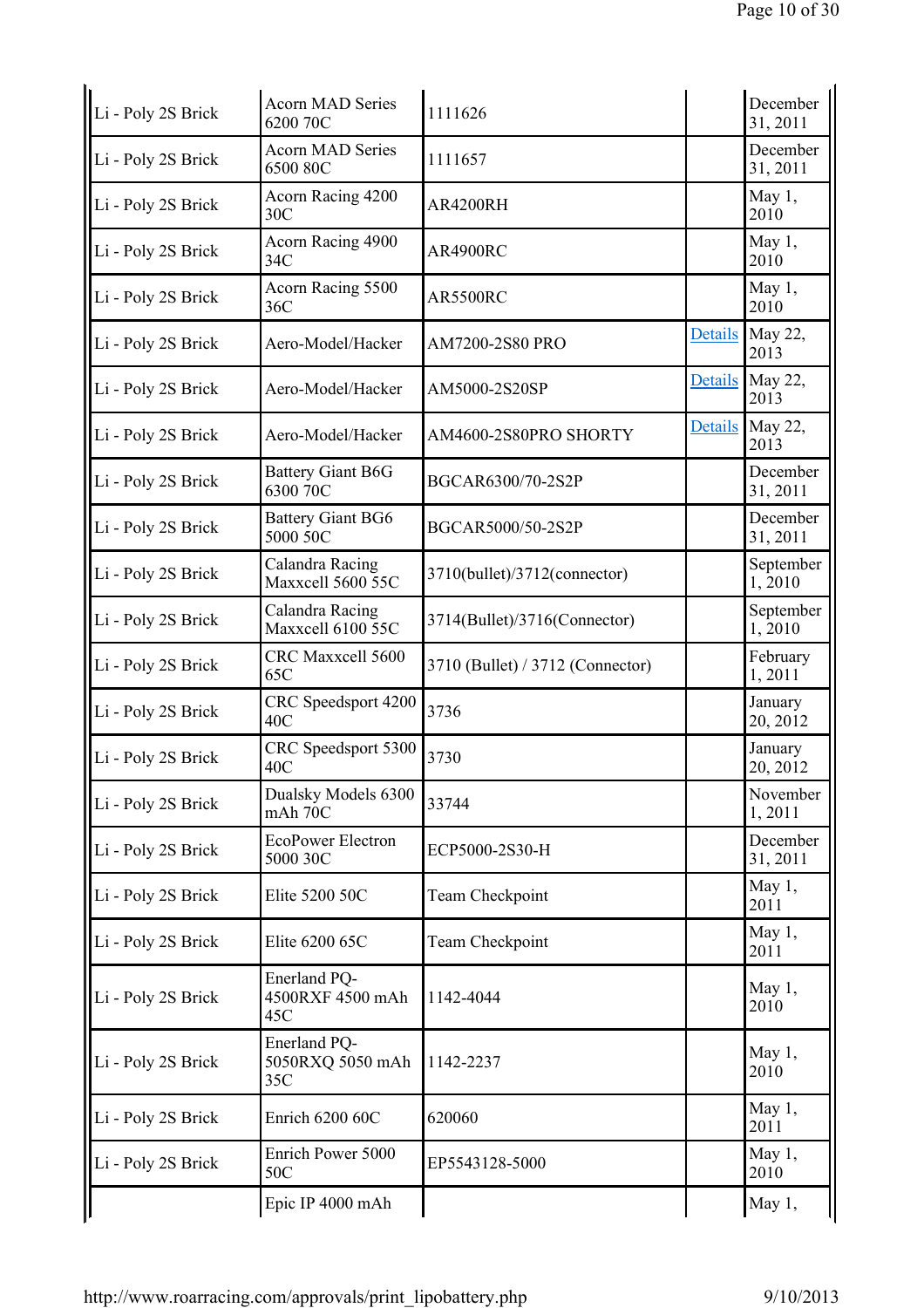| Li - Poly 2S Brick | 25C                                              | RW2S4000V1                   | 2010                |
|--------------------|--------------------------------------------------|------------------------------|---------------------|
| Li - Poly 2S Brick | Epic IP 4200 mAh<br>40 <sup>C</sup>              | RW2S4200V4                   | May 1,<br>2010      |
| Li - Poly 2S Brick | Epic IP 4200 mAh<br>50C                          | HW254200V5/TRI20317          | May 1,<br>2010      |
| Li - Poly 2S Brick | Epic IP 5000 mAh<br>50C                          | HW2S5000V5/TRI20302/TRI20303 | May 1,<br>2010      |
| Li - Poly 2S Brick | Epic Revtech<br>6000/60C                         | REV2006-Bullet               | March 21,<br>2011   |
| Li - Poly 2S Brick | Epic-Intellect IP4200<br>Race Pack               | TRI20293/CC2S4200V5          | February<br>1,2010  |
| Li - Poly 2S Brick | Epic-Intellect IP5000                            | TRI20302/CC2S5000V5          | February<br>1,2010  |
| Li - Poly 2S Brick | Epic-Intellect IP5600<br><b>Bullet Connector</b> | TRI20300/CC2S5600V5          | February<br>1,2010  |
| Li - Poly 2S Brick | Epic-Intellect IP5600<br>DeansConnector          | TRI20301/HW2S5600V5          | February<br>1,2010  |
| Li - Poly 2S Brick | Fantom 4000 30C                                  | FAN26211/FAN26212            | April 1,<br>2012    |
| Li - Poly 2S Brick | Fantom 4100 24C                                  | FAN26206                     | May 1,<br>2011      |
| Li - Poly 2S Brick | Fantom 4600 70C                                  | FAN26173                     | January 1,<br>2013  |
| Li - Poly 2S Brick | Fantom 5000 50C                                  | FAN26201                     | February<br>1,2011  |
| Li - Poly 2S Brick | Fantom 5000/40C                                  | FAN26545                     | May 1,<br>2010      |
| Li - Poly 2S Brick | Fantom 5000/4oC                                  | FAN26204                     | May 1,<br>2010      |
| Li - Poly 2S Brick | Fantom 5300 65 C                                 | FAN26552                     | December<br>1,2010  |
| Li - Poly 2S Brick | Fantom 5300 65 C                                 | FAN26552                     | February<br>1,2011  |
| Li - Poly 2S Brick | Fantom 5300 65C                                  | FAN26553                     | September<br>1,2010 |
| Li - Poly 2S Brick | Fantom 5300 65C                                  | FAN26213/FAN26214            | April 1,<br>2012    |
| Li - Poly 2S Brick | Fantom 5600/50C                                  | FAN26555                     | May 1,<br>2010      |
| Li - Poly 2S Brick | Fantom 6000 28C                                  | FAN26207                     | May 1,<br>2011      |
| Li - Poly 2S Brick | Fantom 6000 60C                                  | <b>FAN 26208</b>             | May 1,<br>2011      |
| Li - Poly 2S Brick | Fantom 6000 65C                                  | FAN26556                     | February<br>1,2011  |
| Li - Poly 2S Brick | Fantom 6000 mAh<br>60C                           | FAN26209                     | April 1,<br>2011    |
| Li - Poly 2S Brick | Fantom 7200 70C                                  | FAN26171                     | January 1,          |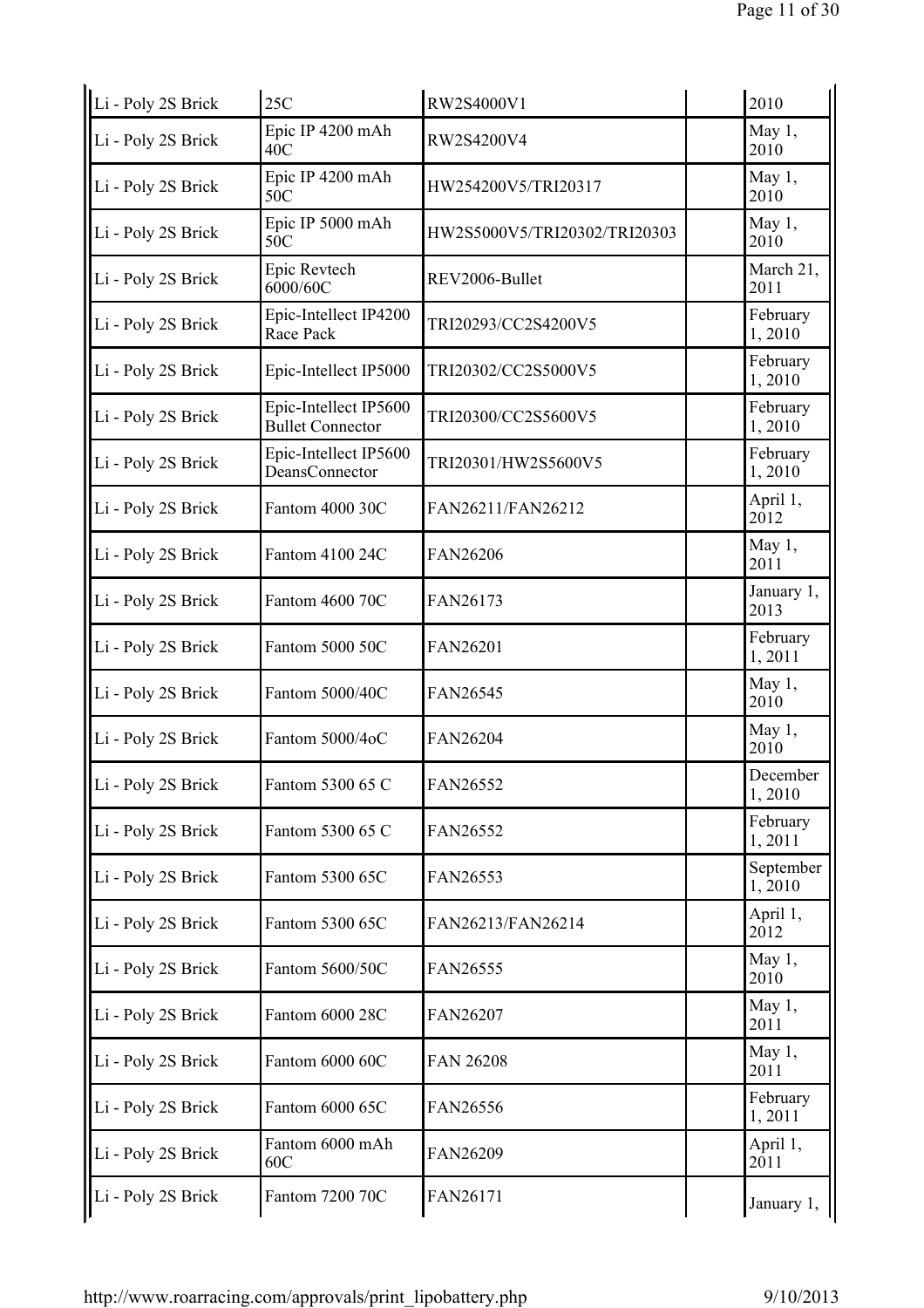|                    |                                                  |                       | 2013                 |
|--------------------|--------------------------------------------------|-----------------------|----------------------|
| Li - Poly 2S Brick | <b>Fantom Killer Voltz</b><br>4000 mAh 65C       | FAN26199              | October<br>10, 2011  |
| Li - Poly 2S Brick | <b>Fantom Killer Voltz</b><br>4500 100C          | FAN26192              | July 25,<br>2012     |
| Li - Poly 2S Brick | <b>Fantom Killer Voltz</b><br>5000 mAh 50C       | FAN26200              | October<br>10, 2011  |
| Li - Poly 2S Brick | Fantom Killer Voltz<br>6500 mAh 65C Bullet       | FAN26197              | October<br>10, 2011  |
| Li - Poly 2S Brick | <b>Fantom Killer Voltz</b><br>6500 mAh 65C Deans | FAN26196              | October<br>10, 2011  |
| Li - Poly 2S Brick | <b>Fantom Killer Voltz</b><br>6900 100C Bullet   | FAN26191              | July 25,<br>2012     |
| Li - Poly 2S Brick | Fantom Killer Voltz<br>6900 100C Deans           | FAN26190              | July 25,<br>2012     |
| Li - Poly 2S Brick | <b>Gens ACE 2400 25C</b>                         | ACE25-2400-0201T      | July 25,<br>2011     |
| Li - Poly 2S Brick | Gens ACE 3000 30C                                | ACE25-3000-0201T      | July 25,<br>2011     |
| Li - Poly 2S Brick | Gens ACE 3500 25C                                | ACE25-3500-0201T      | July 25,<br>2011     |
| Li - Poly 2S Brick | <b>Gens ACE 4000 30C</b>                         | GS-ACE-B-GS-ACE-006-T | February<br>1,2011   |
| Li - Poly 2S Brick | <b>Gens ACE 4000 30C</b>                         | 4000mAh-30C-7.4V-2S1P | July 25,<br>2011     |
| Li - Poly 2S Brick | Gens ACE 4200 60C                                | ACE60-4200-0202       | May 20,<br>2012      |
| Li - Poly 2S Brick | <b>Gens ACE 5000 40C</b>                         | 5000mAh-40C-7.4V-2S1P | July 25,<br>2011     |
| Li - Poly 2S Brick | Gens ACE 5000 50C                                | GS-ACE-004            | February<br>1,2011   |
| Li - Poly 2S Brick | Gens ACE 5000 50C                                | ACE50-5000-02018      | July 25,<br>2011     |
| Li - Poly 2S Brick | Gens ACE 5000 65C                                | ACE65-5000-0202B      | December<br>31, 2011 |
| Li - Poly 2S Brick | Gens ACE 5300 30C                                | GS-ACE-003            | February<br>1,2011   |
| Li - Poly 2S Brick | Gens ACE 5300 30C                                | 5300mAh-30C-7.4-2S1P  | July 25,<br>2011     |
| Li - Poly 2S Brick | Gens ACE 5300 65C                                | ACE65-5300-0201B      | July 25,<br>2012     |
| Li - Poly 2S Brick | Gens ACE 5800 45C                                | ACE45-5800-0202B      | December<br>31, 2011 |
| Li - Poly 2S Brick | Gens ACE 7000 50C                                | B-50C-7000-2S1P       | July 25,<br>2012     |
| Li - Poly 2S Brick | Gravity Hobby 4000<br>30C                        | GRV40002S30S          | May $1,$<br>2010     |
| Li - Poly 2S Brick | Gravity Hobby 5000                               | GRV50002S40H          | May 1,               |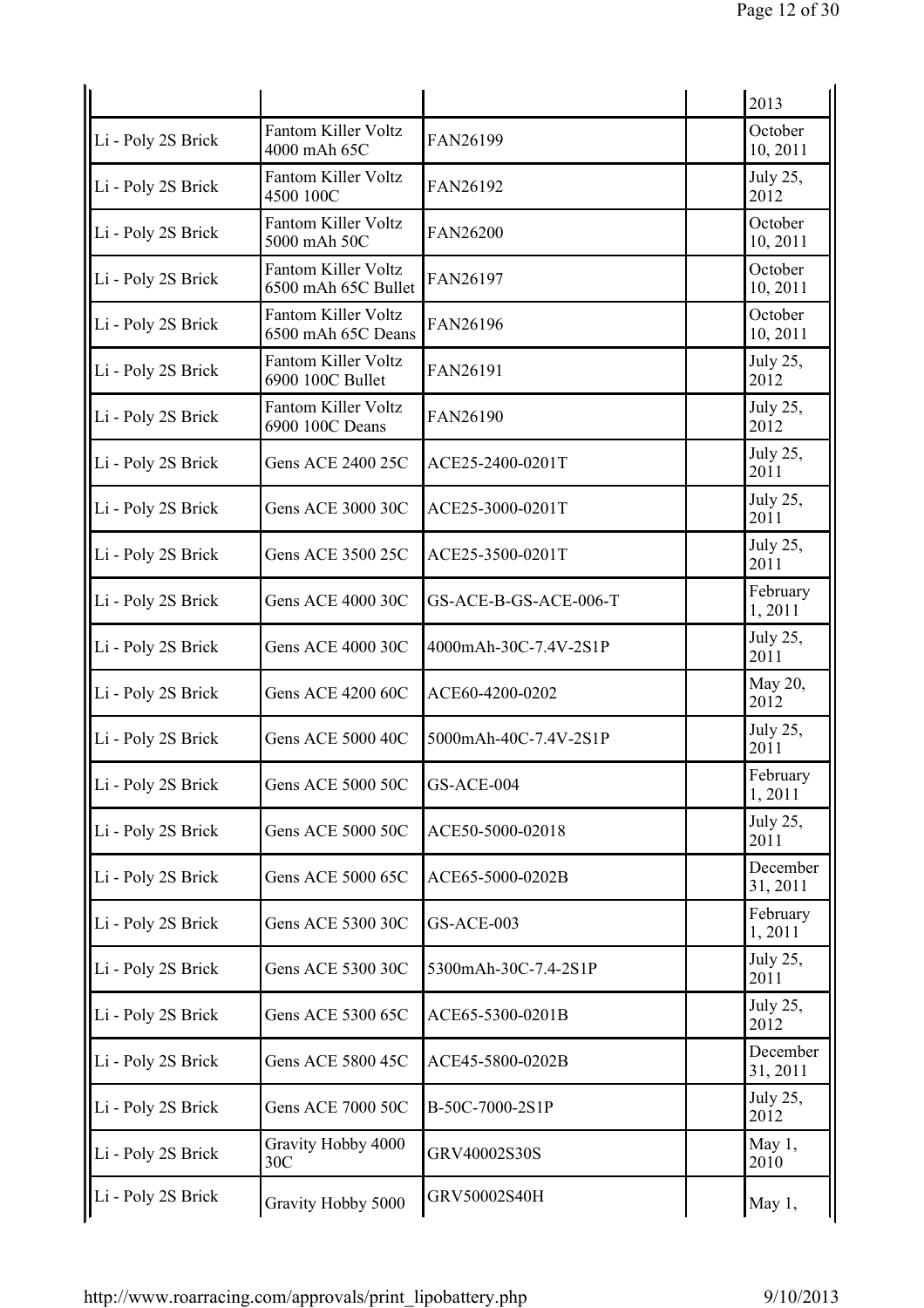|                    | 40C                                       |                   |                | 2010                    |
|--------------------|-------------------------------------------|-------------------|----------------|-------------------------|
| Li - Poly 2S Brick | Gravity Hobby 5000<br>50C                 | GRV50002550H10-B  |                | February<br>1,2011      |
| Li - Poly 2S Brick | Gravity Hobby 5000<br>50C                 | GRV50002550H16-T  |                | February<br>1,2011      |
| Li - Poly 2S Brick | Gravity Hobby 5000<br>50C                 | GRV50002550H21-T  |                | February<br>1,2011      |
| Li - Poly 2S Brick | <b>H-Energy 5200 25C</b>                  | RC-Lipo HE006     |                | May 1,<br>2011          |
| Li - Poly 2S Brick | <b>H-Energy 5500 50C</b>                  | RC-Lipo HE008     |                | May 1,<br>2011          |
| Li - Poly 2S Brick | Haiyin 4000 30C                           | H4000 2S 30HC     |                | January<br>25, 2012     |
| Li - Poly 2S Brick | Haiyin 5000 20C                           | H5000.2S.20HC     |                | January<br>25, 2012     |
| Li - Poly 2S Brick | <b>High Velocity Racing</b><br>4000 60C   | <b>HVR-4060</b>   |                | September<br>1,2012     |
| Li - Poly 2S Brick | <b>High Velocity Racing</b><br>7000 50C   | <b>HVR-7050</b>   |                | January 1,<br>2013      |
| Li - Poly 2S Brick | Hobbico/TrakPower                         | <b>TKPC0525</b>   | <b>Details</b> | May 22,<br>2013         |
| Li - Poly 2S Brick | Hobbico/TrakPower                         | <b>TKPC0520</b>   | <b>Details</b> | May 22,<br>2013         |
| Li - Poly 2S Brick | Hobbico/TrakPower                         | <b>TKPC0515</b>   | Details        | May 22,<br>2013         |
| Li - Poly 2S Brick | Hobbico/TrakPower                         | <b>TKPC0510</b>   | <b>Details</b> | May 22,<br>2013         |
| Li - Poly 2S Brick | Hobbico/TrakPower                         | <b>TKPC 0395</b>  | <b>Details</b> | May 22,<br>2013         |
| Li - Poly 2S Brick | Hobbico/TrakPower                         | TKPC0505 SHORTY   |                | Details May 22,<br>2013 |
| Li - Poly 2S Brick | Hobby People 5000<br>mAh Car Battery Lipo | 118130            |                | February<br>1,2011      |
| Li - Poly 2S Brick | HobbyPeople 4000<br>60C Shortie           | 118127            |                | September<br>25, 2012   |
| Li - Poly 2S Brick | HobbyPeple 6500<br>70C                    | 118135            |                | September<br>25, 2012   |
| Li - Poly 2S Brick | Huge RC 6500 70C<br>by SMC                | HUGE6570-2S2P     |                | July 1,<br>2012         |
| Li - Poly 2S Brick | Hyperion 5000mAh<br>LiPo                  | HP-SW30-5000RP-2S |                | February<br>18, 2009    |
| Li - Poly 2S Brick | Intellect 3300 60C                        | CC2S3300V8        |                | January 1,<br>2013      |
| Li - Poly 2S Brick | Intellect 3800 50C                        | RB2S3800V5        |                | February<br>1,2011      |
| Li - Poly 2S Brick | Intellect 4400 50C                        | BG2S4400V5        |                | January<br>20, 2012     |
| Li - Poly 2S Brick | Intellect 4600 80C                        | BG2S4600V8        |                | January 1,              |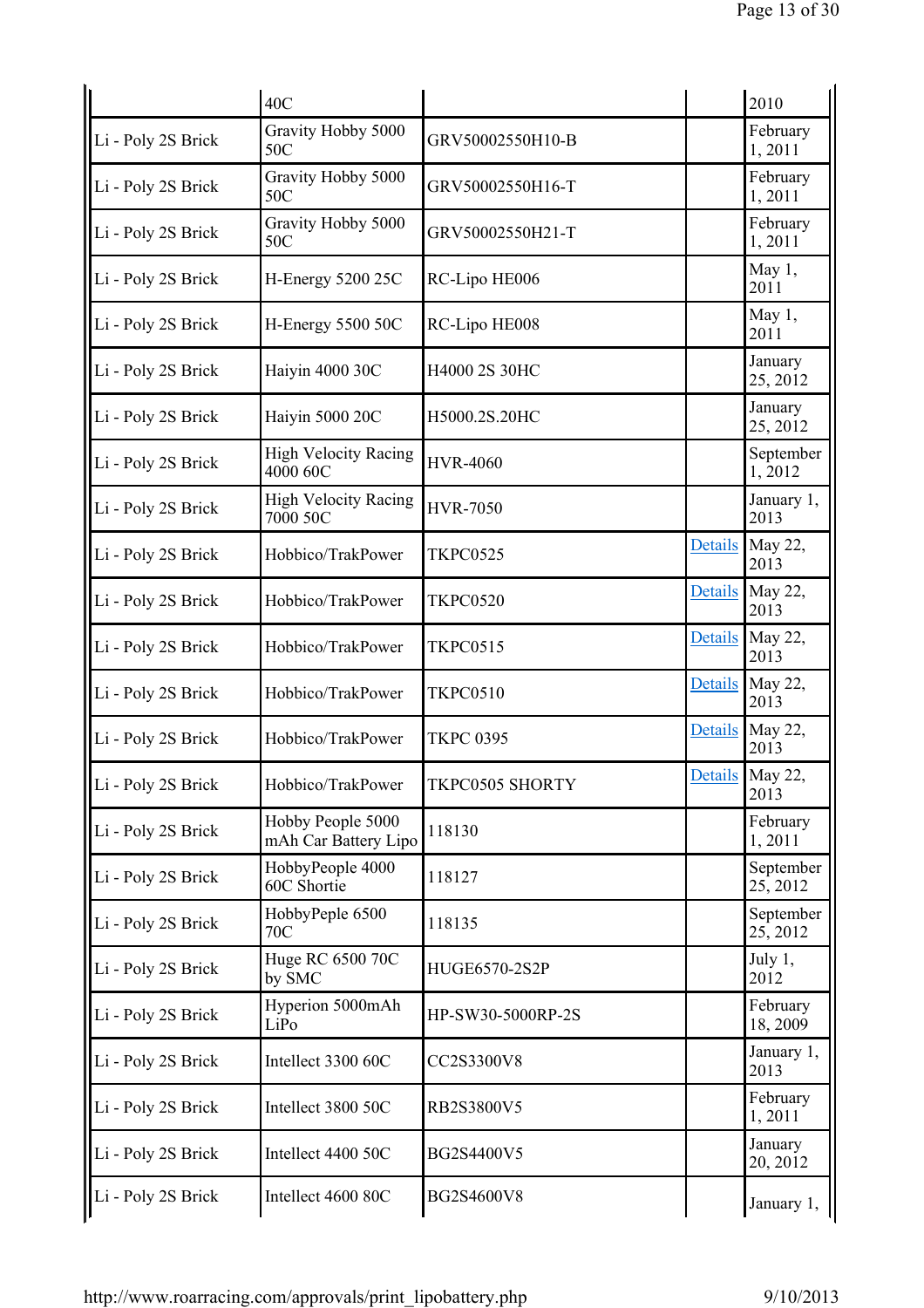|                    |                                              |                       |                | 2013                  |
|--------------------|----------------------------------------------|-----------------------|----------------|-----------------------|
| Li - Poly 2S Brick | Intellect 5800 60C                           | CC2S5800V6/HW2S5800V6 |                | February<br>1,2011    |
| Li - Poly 2S Brick | Intellect 6000 80C                           | CC2S6000V8/HW2S6000V8 |                | January 1,<br>2013    |
| Li - Poly 2S Brick | Intellect 6200 60C                           | CC2S6200V6/HW2S6200V6 |                | February<br>1,2011    |
| Li - Poly 2S Brick | Intellect 6800 70C                           | CC2S6800V7/HW2S6800V7 |                | January<br>20, 2012   |
| Li - Poly 2S Brick | Intellect 7200 80C                           | CC2S7200V8/HW2S7200V8 |                | January 1,<br>2013    |
| Li - Poly 2S Brick | LipoMax 4600 70C                             | <b>LRC70097</b>       |                | January 1,<br>2013    |
| Li - Poly 2S Brick | LipoMax 7200 70C                             | <b>LRC70096</b>       |                | January 1,<br>2013    |
| Li - Poly 2S Brick | Losi 7.4V 5000 MAH<br>2 Cell LIPO            | LOSB9861              |                | February<br>28, 2008  |
| Li - Poly 2S Brick | Losi 4400mAh 2S<br>30C HP HC LIPO            | <b>LOS B9862</b>      |                | September<br>28, 2008 |
| Li - Poly 2S Brick | Losi Xceleron 6000<br>60C                    | LOSB9877              |                | September<br>1,2010   |
| Li - Poly 2S Brick | <b>MHR Raciing</b><br>Acepow 5000 mAh<br>50C | <b>MRH9009</b>        |                | August 20,<br>2011    |
| Li - Poly 2S Brick | Modern<br>Creations/Zombie                   | LP7200752SIN          | <b>Details</b> | May 22,<br>2013       |
| Li - Poly 2S Brick | Modern<br>Creations/Zombie                   | LP55000502SIN         | <b>Details</b> | May 22,<br>2013       |
| Li - Poly 2S Brick | Modern<br>Creations/Zombie<br><b>SHORTY</b>  | LP460702SIN           | Details        | May 22,<br>2013       |
| Li - Poly 2S Brick | <b>MODX 4000 30C</b>                         | 4030                  |                | July 1,<br>2012       |
| Li - Poly 2S Brick | <b>MODX 4000 60C</b>                         | 4060S                 |                | July 1,<br>2012       |
| Li - Poly 2S Brick | <b>MODX 5000 65C</b>                         | 5065                  |                | July 1,<br>2012       |
| Li - Poly 2S Brick | <b>MODX 5300 30C</b>                         | 5330                  |                | July 1,<br>2012       |
| Li - Poly 2S Brick | <b>MRC/RFI Battery</b><br>3300               | RC2S30C3300           |                | May $1,$<br>2009      |
| Li - Poly 2S Brick | <b>MRC/RFI Battery</b><br>4000               | RC2S25C4000           |                | May 1,<br>2009        |
| Li - Poly 2S Brick | Murfdogg -7K-2S                              | 7K-2S                 | <b>Details</b> | August 6,<br>2013     |
| Li - Poly 2S Brick | Murfdogg<br>Supercharger 5500<br>mAh 65C 2S  | L-5500-65-25          |                | February<br>1,2011    |
|                    |                                              |                       |                | July 31,              |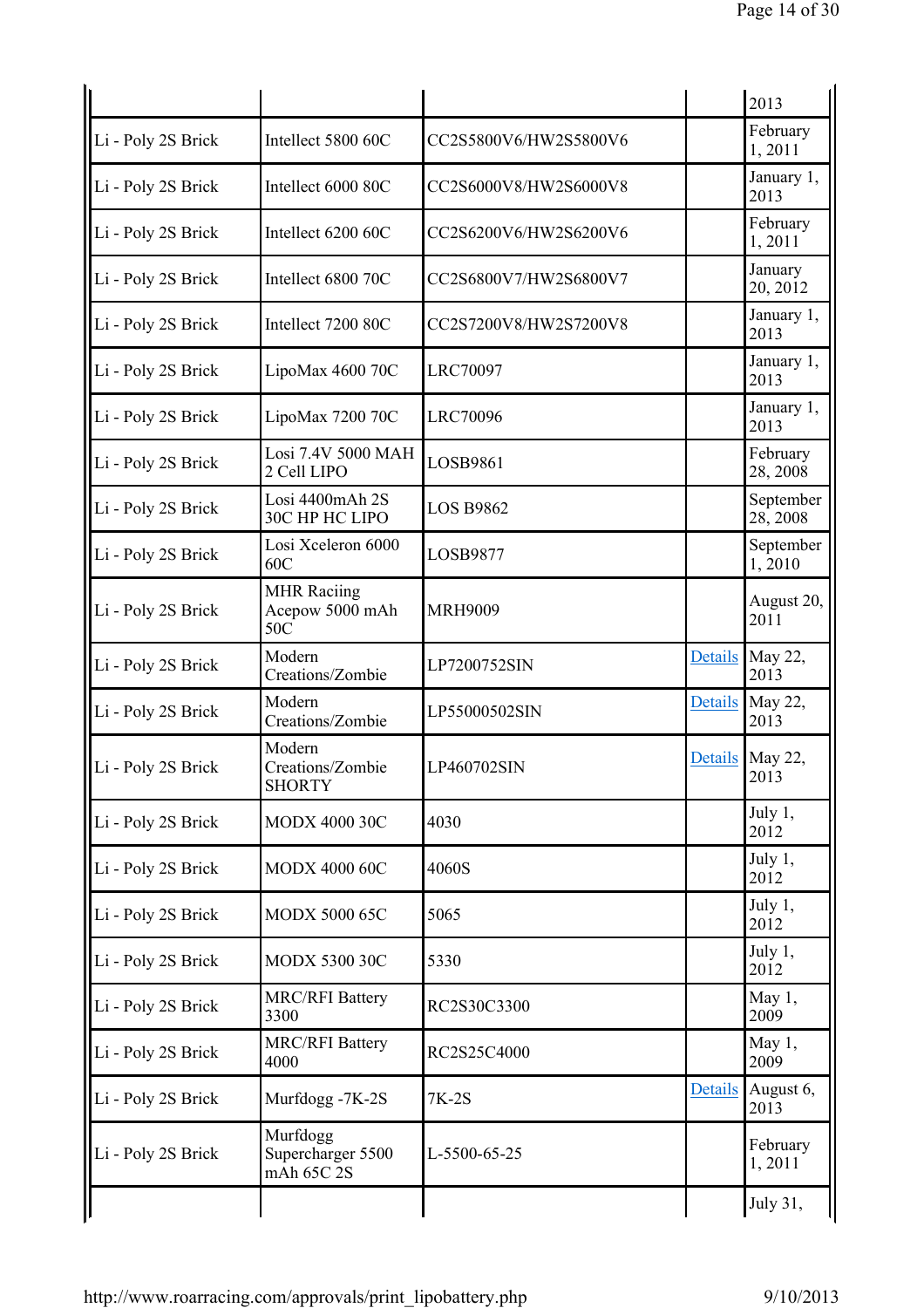| OHP 5000 30C                            | 5000302i          | 2011                  |
|-----------------------------------------|-------------------|-----------------------|
| OHP 6000 65C                            | 6000652i          | May 1,<br>2011        |
| OHP 6600 70C                            | 6600702i          | September<br>25, 2012 |
| <b>ORCA 4500 60C</b><br>Shorty          | OB4160SP          | April 1,<br>2012      |
| <b>ORCA 4500 80C</b>                    | OB4580P4          | January 1,<br>2013    |
| <b>ORCA 5500/50C</b>                    | OB55501H          | May 1,<br>2010        |
| <b>ORCA 6000 80C</b>                    | OB6080I5          | January 1,<br>2013    |
| <b>ORCA 7000 80C</b>                    | OB7080G5          | January 1,<br>2013    |
| ORCA Infinite 5500<br>60C               | <b>OB5860IH</b>   | February<br>1,2011    |
| Orion Carbon Pro<br>5000 90C            | ORI14040/ORI14043 | July 19,<br>2011      |
| Orion Carbon Pro<br>5500 90C            | ORI14041/ORI14044 | July 19,<br>2011      |
| Orion Carbon Pro<br>6500 90C            | ORI14042/ORI14045 | July 19,<br>2011      |
| Orion Platinum Two<br>5000              | ORI 14010         | September<br>28, 2008 |
| Peak Racing Lipo<br>Power               | PED00530          | May 1,<br>2011        |
| Peak Racing LiPo<br>Power 4600          | <b>PEK00535</b>   | February<br>1,2010    |
| Peak Racing LiPo<br>Power 4600          | <b>PEK00538</b>   | February<br>1,2010    |
| Peak Racing LiPo<br>Power 5000          | <b>PEK00537</b>   | February<br>1,2010    |
| Peak Racing LiPo<br>Power 5400          | PEK00533          | February<br>1,2010    |
| Peak Racing LiPo<br>Power 5400          | <b>PEK00536</b>   | February<br>1,2010    |
| Powerpush Rapid Fire<br>5000 70C by EAM | EAM5000-2         | September<br>25, 2012 |
| Powerpush Rapid Fire<br>6500 70C by EAM | EAM6500-2         | September<br>25, 2012 |
| Powerpush<br>Thunderbolt HV-5600<br>65C | <b>CRC3710</b>    | July 1,<br>2011       |
| Powerpush<br>Thunderbolt SE-6100<br>55C | CRC 3716          | July 1,<br>2011       |
| Pro Tek RC Supreme<br>Power 3800        | PTK-LPH-3880-2S30 | May 1,<br>2009        |
|                                         |                   |                       |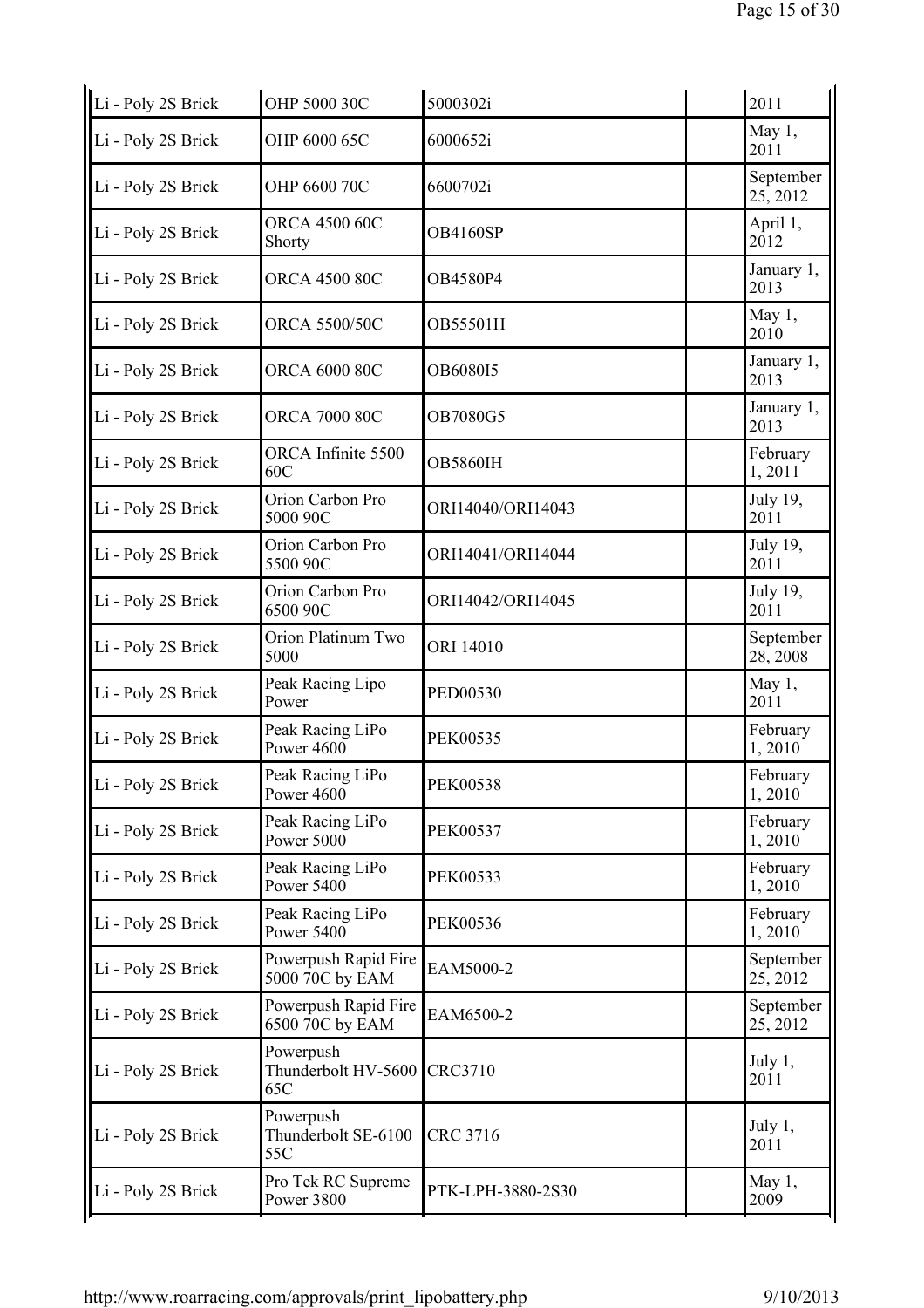| Pro Tek RC Supreme<br>Power 5000                | PTK-LPH-5000-2S35                         | May 1,<br>2009       |
|-------------------------------------------------|-------------------------------------------|----------------------|
| Pro Tek Supreme<br>Power 5000 (Plug)            | PTK-LPH-5000-2S40-P                       | February<br>1,2010   |
| Pro Tek Supreme<br>Power 5000 (Wire)            | PTK-LPH-5000-2S40-W                       | February<br>1,2010   |
| ProAmps 4000 mAh<br>30C                         | PA30-4000-2s1p                            | November<br>1,2011   |
| ProAmps 4200 60C                                | PA60-4200-2S3P                            | September<br>1,2012  |
| Proamps 5500 60C                                | PR60-55002S                               | May 1,<br>2011       |
| ProAmps 6000 mAh<br>60C                         | PA60-6000-2s2p                            | November<br>1,2011   |
| Protek 3000 100C                                | PTK-LPH-3000-2S100-P                      | January 1,<br>2013   |
| Protek 3800 50C                                 | PTK-LPH-3800-2S50                         | September<br>1,2012  |
| Protek 4300 100C                                | PTK-LPH-4300-2S100-S                      | January 1,<br>2013   |
| Protek 5600 100C                                | PTK-LPH-5600-2S100-P5                     | January 1,<br>2013   |
| Protek 7000 100C                                | PTK-LPH-7000-2S100-P5                     | January 1,<br>2013   |
| ProTek RC Sport<br>Race 4200 40C                | PTK-LPS-4200-2S40                         | September<br>1,2010  |
| ProTek RC Supreme<br>Power 5000 50C             | PTK-LPH-5000-2S50P                        | September<br>1,2010  |
| ProTek RC Supreme<br>Power 5000 65C             | PTK-LPH-5000-2S65P/PTK-LPH-<br>5000-2565W | February<br>1,2011   |
| ProTek RC Supreme<br>Power 5600 50C             | PTK-LPH-5600-2S50-W                       | May $1$ ,<br>2010    |
| ProTek RC Supreme<br>Power 5600 50C             | PTK-LPH-5600-2S50-P                       | May 1,<br>2010       |
| ProTek RC Supreme<br>Power 5600 65C             | PTK-LPH-5600-2S65P/PTK-LPH-<br>5600-2565W | February<br>1,2011   |
| Protek Supreme<br>Power 3800 50C                | PTK-LPS-3800-2S50                         | August 15,<br>2011   |
| Protek Supreme<br>Power 4100 70C                | PTK-LPH-4100-2S70-S                       | December<br>31, 2011 |
| Protek Supreme<br>power 6400 70C                | PTK-LPH-6400-2S70-P                       | December<br>31, 2011 |
| ProTek Supreme<br>Power Shorty Pack<br>3800 60C | PTK-LPH-3800 2S60                         | August 15,<br>2011   |
| Punch It Racing 4100<br>70C                     | PSR410070SP                               | July 25,<br>2012     |
| Punch It Racing 6000<br><b>70C</b>              | PSR600070                                 | July 25,<br>2012     |
|                                                 |                                           |                      |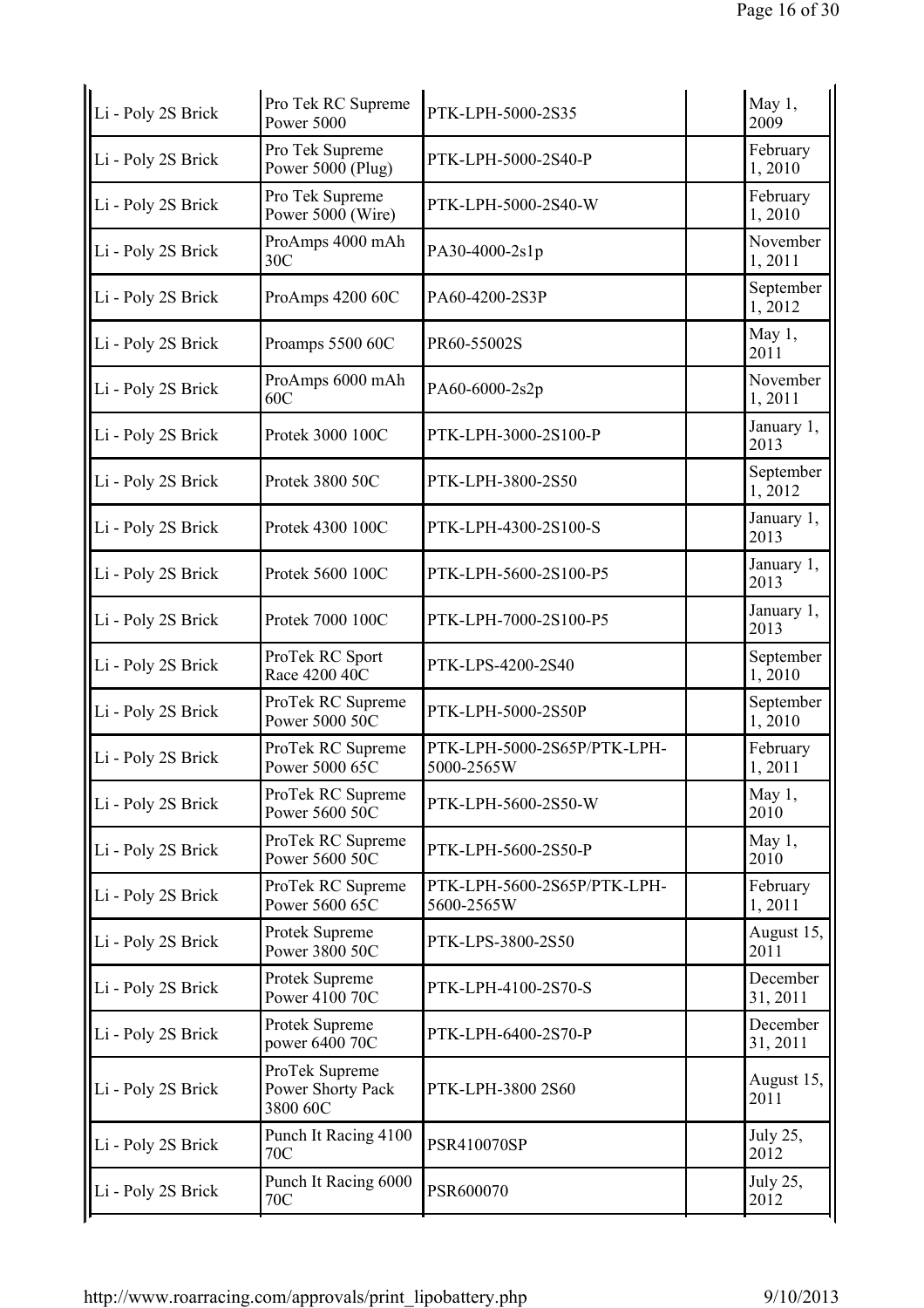| Li - Poly 2S Brick | R1 WURKS/R1 Tech PPR1720090                       |               |                | Details July 30,<br>2013 |
|--------------------|---------------------------------------------------|---------------|----------------|--------------------------|
| Li - Poly 2S Brick | R1Wurks/R1Tech<br>Powerpush 4600<br><b>SHORTY</b> | PPR1460070    | <b>Details</b> | July 30,<br>2013         |
| Li - Poly 2S Brick | R1Wurks/R1Tech<br>Powerpush 7200                  | PPR1720090    | <b>Details</b> | July 30,<br>2013         |
| Li - Poly 2S Brick | Race Edition 2S 6500<br>150C Maxamps              | 6500HC-74     |                | May 1,<br>2011           |
| Li - Poly 2S Brick | Racers Edge 4000                                  | RCELP2S4000   |                | May 1,<br>2009           |
| Li - Poly 2S Brick | Racers Edge 4000<br>60C                           | LP2S400060C   |                | July 30,<br>2011         |
| Li - Poly 2S Brick | Racers Edge 4000<br>75C                           | LP2S400075C   |                | June 15,<br>2012         |
| Li - Poly 2S Brick | Racers Edge 4000<br>75C Shorty                    | LP2S4000ST75C |                | June $15$ ,<br>2012      |
| Li - Poly 2S Brick | Racers Edge 6000<br>60C                           | LP2S600060C   |                | July 30,<br>2011         |
| Li - Poly 2S Brick | Racers Edge 6000<br>75C                           | LP2S600075C   |                | June 15,<br>2012         |
| Li - Poly 2S Brick | Racers Edge LP 5000                               | LP2S5000      |                | <b>July 20,</b><br>2008  |
| Li - Poly 2S Brick | Racers Edge Race<br>Edition 40C<br>5000mAh        | LP2S500040C   |                | October 1,<br>2009       |
| Li - Poly 2S Brick | <b>RC King 4600 70C</b>                           | 4670-2S2P     |                | January 1,<br>2013       |
| Li - Poly 2S Brick | <b>RC King 6500 70C</b>                           | 6570--2S2P    |                | September<br>15, 2012    |
| Li - Poly 2S Brick | RC King 7200-70C-<br>2S                           | 7270-2S2P     |                | September<br>15, 2012    |
| Li - Poly 2S Brick | Reedy 4000mAh 60C                                 | 306           |                | November<br>1,2011       |
| Li - Poly 2S Brick | Reedy 4100 65C                                    | 602           |                | July 1,<br>2012          |
| Li - Poly 2S Brick | Reedy 5500 60C                                    | 628           |                | February<br>1,2011       |
| Li - Poly 2S Brick | Reedy 6500 65C                                    | 601           |                | January<br>20, 2012      |
| Li - Poly 2S Brick | Reedy 7000 65C                                    | 309           |                | January<br>15, 2013      |
| Li - Poly 2S Brick | Reedy LIPO<br>3200mAh PRO                         | 705           |                | February<br>28, 2008     |
| Li - Poly 2S Brick | Reedy LIPO<br>5000mAh                             | 704           |                | February<br>28, 2008     |
| Li - Poly 2S Brick | Reedy LIPO<br>5000mAh PRO                         | 703           |                | February<br>28, 2008     |
|                    | Reedy Wolfpack 3800                               |               |                | January 1,               |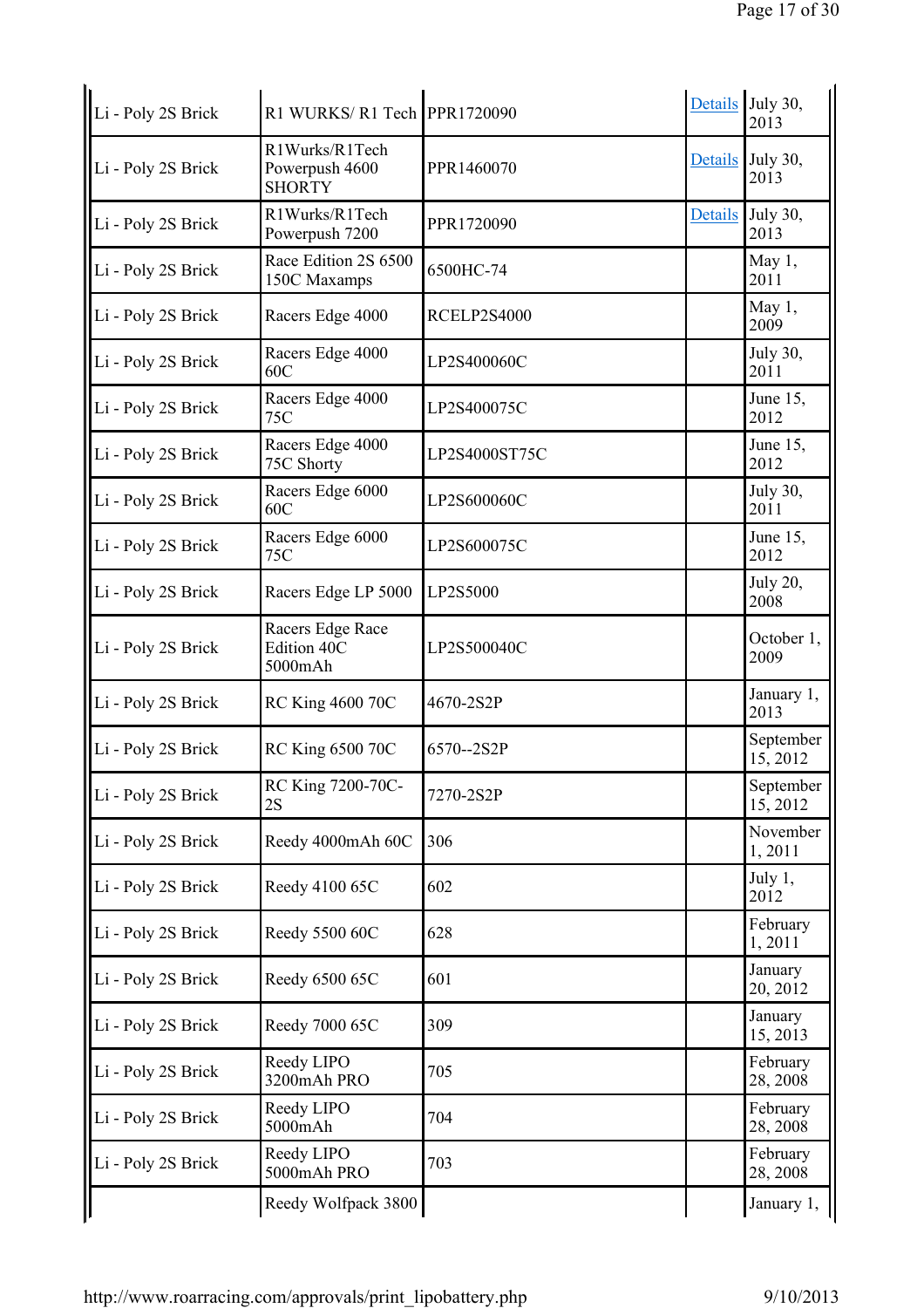| Li - Poly 2S Brick | 25C                                             | 738                               |         | 2013                  |
|--------------------|-------------------------------------------------|-----------------------------------|---------|-----------------------|
| Li - Poly 2S Brick | Reedy Wolfpack 5000<br>25C                      | 736                               |         | January<br>20, 2012   |
| Li - Poly 2S Brick | Revtech 4500 100C                               | <b>REV2022</b>                    |         | May 20,<br>2012       |
| Li - Poly 2S Brick | Revtech 6500 mAh<br>65C Bullet                  | <b>REV2014</b>                    |         | August 22,<br>2011    |
| Li - Poly 2S Brick | Revtech 6500 mAh<br>65C Deans                   | <b>REV2013</b>                    |         | August 22,<br>2011    |
| Li - Poly 2S Brick | Revtech 6900 100C<br><b>Bullet</b>              | <b>REV2021</b>                    |         | May 20,<br>2012       |
| Li - Poly 2S Brick | Revtech 6900 100C<br>Deans                      | <b>REV2020</b>                    |         | May 20,<br>2012       |
| Li - Poly 2S Brick | <b>Revtech Double</b><br>Duece - 4000 65C       | Rev2009                           |         | July 1,<br>2011       |
| Li - Poly 2S Brick | <b>Revtech Monster</b><br><b>Volts 6000 28C</b> | <b>REV2003</b>                    |         | May 1,<br>2011        |
| Li - Poly 2S Brick | <b>Revtech Monster</b><br><b>Volts 6000 60C</b> | REV2005-Deans                     |         | May 1,<br>2011        |
| Li - Poly 2S Brick | Revtech X Formula                               | <b>REV 2020-5</b>                 | Details | August 12,<br>2013    |
| Li - Poly 2S Brick | Scorpion 6200 65C                               | S6200.2S.65XHC                    |         | January 1,<br>2013    |
| Li - Poly 2S Brick | Sky Lipo 4400 30 C                              | 77p-sl4400-2s1p-30c-2222-hardcase |         | June 15,<br>2012      |
| Li - Poly 2S Brick | Sky Lipo 4400 40C                               | 77p-sl4400-2s1p-40c-2222-hardcase |         | June 15,<br>2012      |
| Li - Poly 2S Brick | Sky Lipo 5000 30C                               | 77p-sl5000-2s1p-30c-2222-hardcase |         | June 15,<br>2012      |
| Li - Poly 2S Brick | Sky Lipo 5000 40C                               | 77p-sl5000-2s1p-40C-2222-hardcase |         | June 15,<br>2012      |
| Li - Poly 2S Brick | SMC 4600 70C                                    | 4670-2S2P                         |         | January 1,<br>2013    |
| Li - Poly 2S Brick | SMC C-Max 5200                                  | 5250CM                            |         | February<br>1,2010    |
| Li - Poly 2S Brick | SMC C-Max 5400                                  | 5450CM                            |         | February<br>1,2010    |
| Li - Poly 2S Brick | <b>SMC C-Max Extreme</b><br>6000 60 C           | 6060CMI/6060CM                    |         | September<br>1,2010   |
| Li - Poly 2S Brick | <b>SMC Factory Spec</b><br>6500 70C             | 6570-2S2P                         |         | September<br>15, 2012 |
| Li - Poly 2S Brick | <b>SMC Factory Spec</b><br>7200 70C             | 7270-2S2P                         |         | September<br>15, 2012 |
| Li - Poly 2S Brick | Speedpower 4400<br>50C                          | SF000011                          |         | September<br>1,2012   |
| Li - Poly 2S Brick | Speedpower<br>5300mAh                           | <b>SLR5545H</b>                   |         | February<br>1,2010    |
| Li - Poly 2S Brick | Speedpower 6800                                 | SF000010                          |         | September             |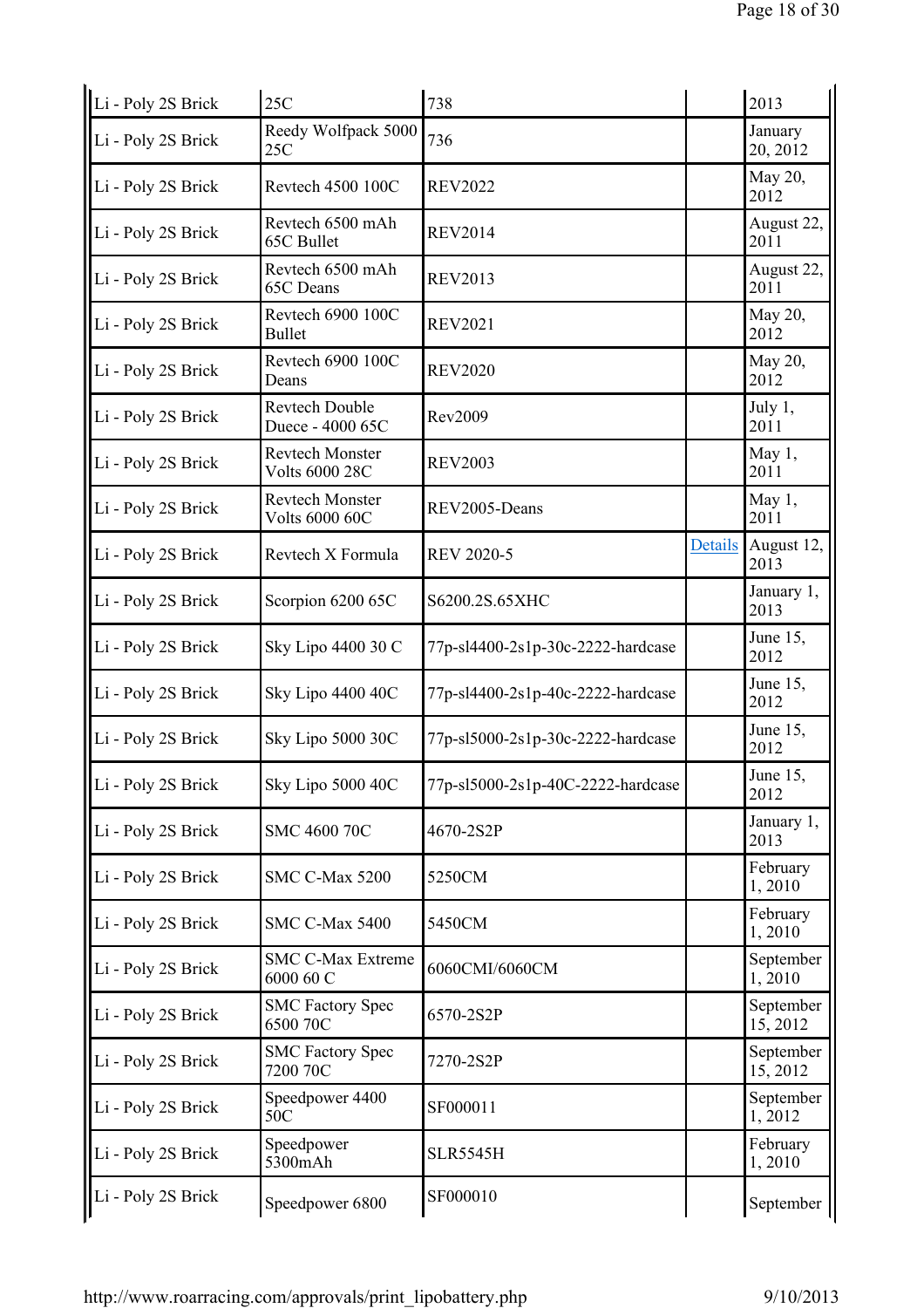|                    | <b>70C</b>                                            |                             |                | 1,2012                |
|--------------------|-------------------------------------------------------|-----------------------------|----------------|-----------------------|
| Li - Poly 2S Brick | Speedzone 5600 70C                                    | SZ56702SB                   |                | January<br>20, 2012   |
| Li - Poly 2S Brick | Speedzone 5700 50C                                    | SZ57502SB                   |                | September<br>1,2010   |
| Li - Poly 2S Brick | Speedzone 6000 75C                                    | SZ60752SB                   |                | January<br>20, 2012   |
| Li - Poly 2S Brick | Speedzone 6200 60C                                    | SZ62602SB                   |                | January<br>20, 2012   |
| Li - Poly 2S Brick | Speedzone 6300 65C                                    | SZ63652SB                   |                | January<br>20, 2012   |
| Li - Poly 2S Brick | Speedzone 7200 80C                                    | SZ72802SB                   |                | September<br>25, 2012 |
| Li - Poly 2S Brick | Sting Extreme 5300<br>55C by Trinity                  | B5300SH55                   |                | September<br>25, 2012 |
| Li - Poly 2S Brick | Sting Extreme 7200<br>90C by Trinity                  | B7200SH90                   |                | September<br>25, 2012 |
| Li - Poly 2S Brick | Team EAM 5000 70C                                     | EAM5070-2                   |                | September<br>15, 2012 |
| Li - Poly 2S Brick | Team EAM 6500 70C                                     | EAM6570-2                   |                | September<br>15, 2012 |
| Li - Poly 2S Brick | <b>Team Great Hobbies</b><br>G3 5000mAh 50 C          | TGHC50002C50P               |                | August 22,<br>2011    |
| Li - Poly 2S Brick | <b>Team Great Hobbies</b><br>G3 6600mAh 99C           | TGHC66002C99P               |                | September<br>1,2012   |
| Li - Poly 2S Brick | Team Icon Redline<br>Power 5000mAh                    | 55045                       |                | February<br>1,2010    |
| Li - Poly 2S Brick | <b>Team Orion</b><br>CarbonPro 4000 90C<br><b>WTS</b> | ORI14053                    |                | January<br>20, 2012   |
| Li - Poly 2S Brick | Team Orion Rocket<br>Pack IBS 4600                    | ORI14119/ORI14125/ORI114131 |                | September<br>1,2010   |
| Li - Poly 2S Brick | <b>Team Orion Rocket</b><br>Pack IBS 5000             | ORI14120/ORI14126/ORI14132  |                | September<br>1,2010   |
| Li - Poly 2S Brick | <b>Team Orion Rocket</b><br>Pack IBS 5400             | ORI14121/ORI14127/ORI14133  |                | September<br>1,2010   |
| Li - Poly 2S Brick | <b>Team Powers</b>                                    | TP-7200-75C-2S              | <b>Details</b> | May 22,<br>2013       |
| Li - Poly 2S Brick | Team Powers 4400<br>60C                               | TP-4400-60C-2S-94mm         |                | November<br>7,2012    |
| Li - Poly 2S Brick | Team Powers 5600<br>50C                               | TP-5600-50C                 |                | September<br>1,2010   |
| Li - Poly 2S Brick | Team Powers 6200<br>60C                               | TP-6200-60C-2S              |                | February<br>1,2011    |
| Li - Poly 2S Brick | Team Powers 6800<br>60C                               | TP-6800-70C-2S              |                | February<br>14, 2012  |
| Li - Poly 2S Brick | Team Psycho - 6200<br>65C                             | PSY62002S65                 |                | July 14,<br>2011      |
|                    |                                                       |                             |                |                       |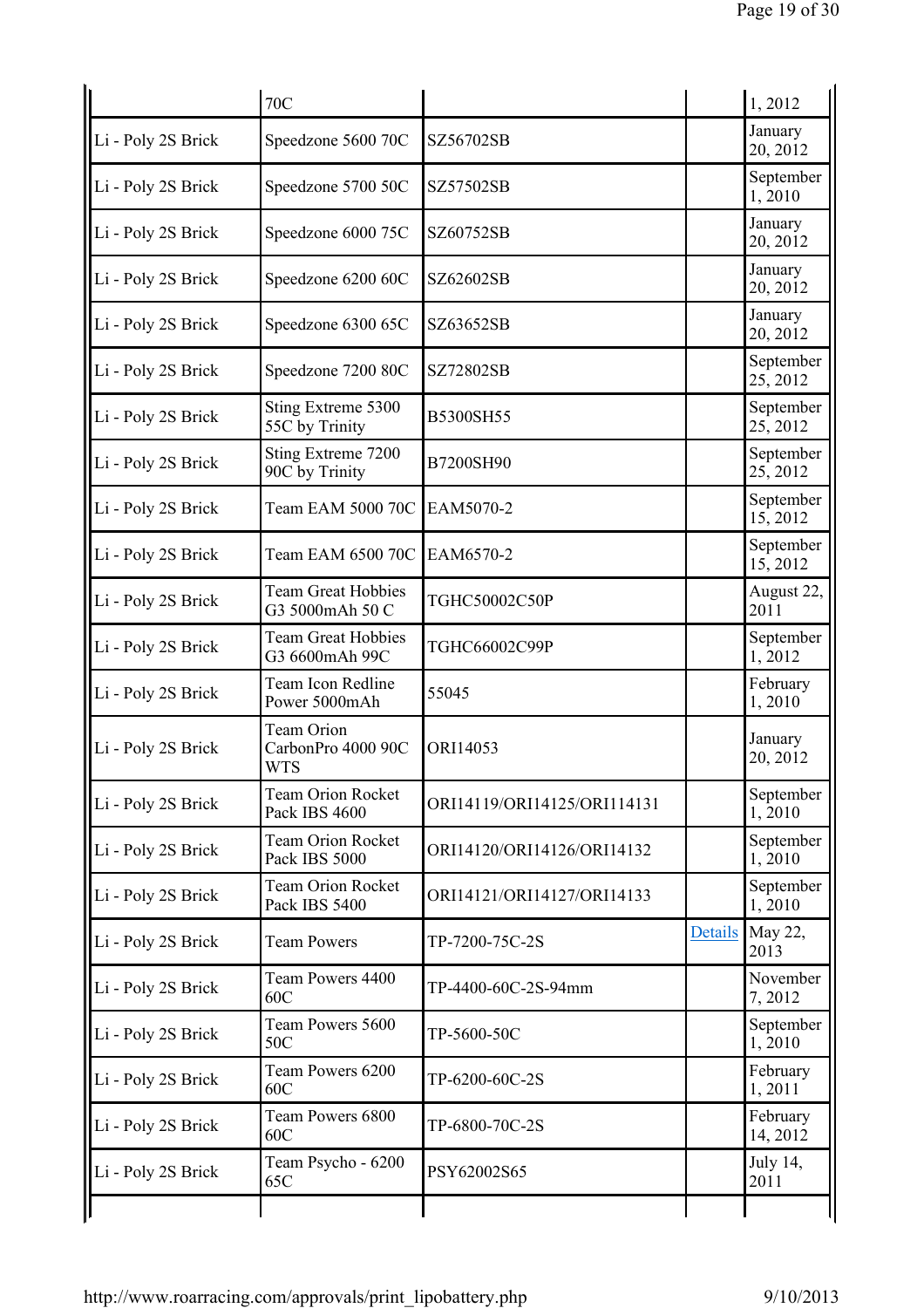| Li - Poly 2S Brick | Team Psycho -<br>Intellect 6200 65C     | PSY62002S65         | July 14,<br>2011      |
|--------------------|-----------------------------------------|---------------------|-----------------------|
| Li - Poly 2S Brick | Team Psycho Cells<br>6800 70C           | PSY68002S70         | September<br>15, 2012 |
| Li - Poly 2S Brick | Team Silverback Elite<br>4200 45C       | 4200452SIN-96       | September<br>25, 2012 |
| Li - Poly 2S Brick | Team Silverback Elite<br>5200 40C       | 520040WL1           | May 1,<br>2010        |
| Li - Poly 2S Brick | Team Silverback Elite<br>5200 40C       | 520040INL1          | May 1,<br>2010        |
| Li - Poly 2S Brick | Team Silverback<br>Platinum 5200 50C    | 520050WL1           | May 1,<br>2010        |
| Li - Poly 2S Brick | Team Silverback<br>Platinum 5200 50C    | 520050INL1          | May 1,<br>2010        |
| Li - Poly 2S Brick | Team Silverback<br>Platinum 5800 50C    | 5800502SIN          | September<br>25, 2012 |
| Li - Poly 2S Brick | Team Silverback<br>Platinum 6200 50C    | 620050WL1           | May 1,<br>2010        |
| Li - Poly 2S Brick | Team Silverback<br>Sapphire 5800 60C    | 5800601SIN          | September<br>1,2010   |
| Li - Poly 2S Brick | Team Silverback<br>Sapphire 6200 60C    | 6200602SW           | September<br>1,2010   |
| Li - Poly 2S Brick | Team Silverback<br>Venus 4700 75C       | 4700752SIN-96       | September<br>25, 2012 |
| Li - Poly 2S Brick | Team Silverback<br>Venus 7300 75C       | 7300752SIN          | September<br>25, 2012 |
| Li - Poly 2S Brick | Thunder Power 2700<br><b>Sport Race</b> | TP2700-2SSR         | December<br>31, 2008  |
| Li - Poly 2S Brick | Thunder Power 3200<br>Pro Race          | TP3200-2SPR         | December<br>31, 2008  |
| Li - Poly 2S Brick | Thunder Power 3300<br>eXtreme Racing    | TP3300-2SXR         | May 18,<br>2008       |
| Li - Poly 2S Brick | Thunder Power 3300<br><b>Sport Race</b> | TP3300-2SSR         | December<br>31, 2008  |
| Li - Poly 2S Brick | Thunder Power 3800<br>65C               | TP3800-2SPR65S      | April 1,<br>2012      |
| Li - Poly 2S Brick | Thunder Power 3900<br>Pro Race          | TP3900-2SPR         | May 18,<br>2008       |
| Li - Poly 2S Brick | Thunder Power 4200<br>Pro Race          | TP4200-2PSR         | December<br>31, 2008  |
| Li - Poly 2S Brick | Thunder Power 4300<br><b>Sport Race</b> | TP4300-2SSR         | December<br>31, 2008  |
| Li - Poly 2S Brick | Thunder Power 5000<br>Pro Race          | TP5000-2SPR         | December<br>31, 2008  |
| Li - Poly 2S Brick | Thunder Power 5000<br>Pro Race - 30     | THP5000-2SPR30      | November<br>16, 2008  |
| Li - Poly 2S Brick | Thunder Power 5000<br>Pro Race - 40     | <b>THP5000-2SPR</b> | November<br>16, 2008  |
|                    |                                         |                     |                       |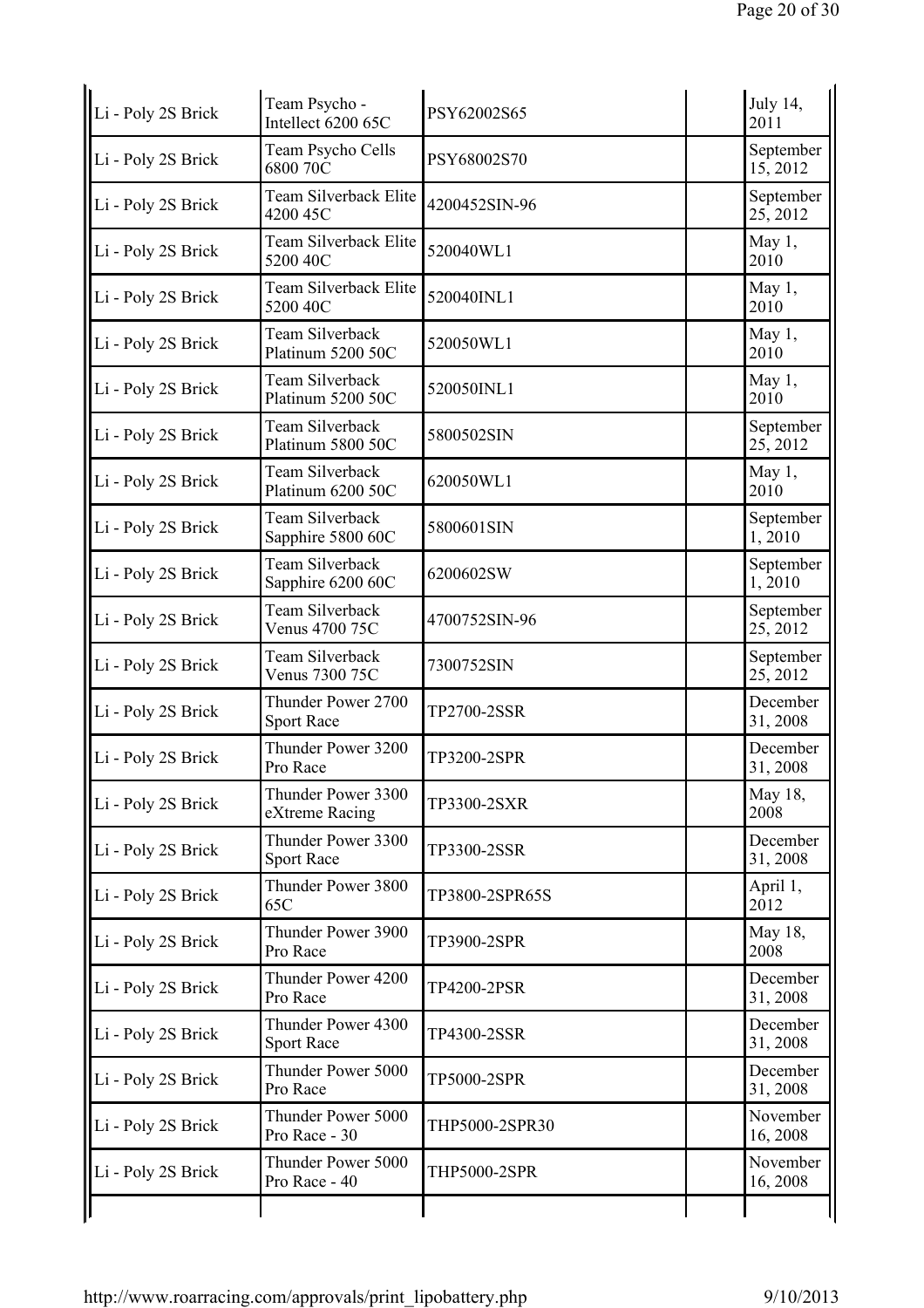| Li - Poly 2S Brick | Thunder Power 5200<br><b>Sport Race</b>                | TP5200-2SPR50                            |                | October 1,<br>2009   |
|--------------------|--------------------------------------------------------|------------------------------------------|----------------|----------------------|
| Li - Poly 2S Brick | Thunder Power 5300<br>G6 Pro Race 65C<br><b>Bullet</b> | TPS5300-2SPR65B                          |                | February<br>1,2011   |
| Li - Poly 2S Brick | Thunder Power 5300<br>Pro Race 65C                     | TP5300-2SPR65                            |                | September<br>1,2010  |
| Li - Poly 2S Brick | Thunder Power 5400<br><b>Sport Race</b>                | TP5400-2SSR                              |                | December<br>31, 2008 |
| Li - Poly 2S Brick | Thunder Power 6000<br>G6 Pro Race 65C<br><b>Bullet</b> | TP6000-2SPR65B                           |                | February<br>1,2011   |
| Li - Poly 2S Brick | <b>Thunder Power</b><br><b>Extreme Race</b>            | TP5100-2SXR                              |                | April 16,<br>2008    |
| Li - Poly 2S Brick | <b>Thunder Power Sport</b><br>Race                     | <b>TP5400-2SSR</b>                       |                | April 16,<br>2008    |
| Li - Poly 2S Brick | Top Gear 4000 25C                                      | 4000mAh-25C-7.4v-2s1p                    |                | November<br>7,2012   |
| Li - Poly 2S Brick | Top Gear 5000 65C                                      | 5000mAh-65C-7.4v-2s2p                    |                | November<br>7,2012   |
| Li - Poly 2S Brick | Toppow 3600                                            | TPL36002S1P                              |                | May 1,<br>2009       |
| Li - Poly 2S Brick | Toppow 4000                                            | TPL40002S1P                              |                | May 1,<br>2009       |
| Li - Poly 2S Brick | Toppow 5000                                            | TPL50002S1P                              |                | May 1,<br>2009       |
| Li - Poly 2S Brick | TrakPower<br><b>TKPC0395</b>                           | <b>TKPC0395</b>                          | <b>Details</b> | May 22,<br>2013      |
| Li - Poly 2S Brick | Trakpower 3200                                         | <b>TP3002S</b>                           |                | April 11,<br>2008    |
| Li - Poly 2S Brick | Trakpower 32002S                                       | TP32002S(30)                             |                | July 24,<br>2008     |
| Li - Poly 2S Brick | Trakpower 36002S                                       | TP36002S(30)                             |                | July 24,<br>2008     |
| Li - Poly 2S Brick | Trakpower 4400 50C                                     | <b>TKPC0265</b>                          |                | February<br>14, 2012 |
| Li - Poly 2S Brick | Trakpower 5400                                         | TP54002S                                 |                | June 2,<br>2008      |
| Li - Poly 2S Brick | Trakpower 5600 60C                                     | <b>TKPC0390</b>                          |                | February<br>1,2011   |
| Li - Poly 2S Brick | Trakpower 6200 50C                                     | <b>TKPC0270</b>                          |                | February<br>1,2011   |
| Li - Poly 2S Brick | Trakpower 6800 70C                                     | <b>TKPC0465</b>                          |                | February<br>14, 2012 |
| Li - Poly 2S Brick | Trincorp                                               | B5000SH70 Sting VTA                      | <b>Details</b> | May 22,<br>2013      |
| Li - Poly 2S Brick | Trincorp                                               | B4800SH90 Sting Supreme<br><b>SHORTY</b> | <b>Details</b> | July 5,<br>2013      |
|                    |                                                        |                                          |                | November             |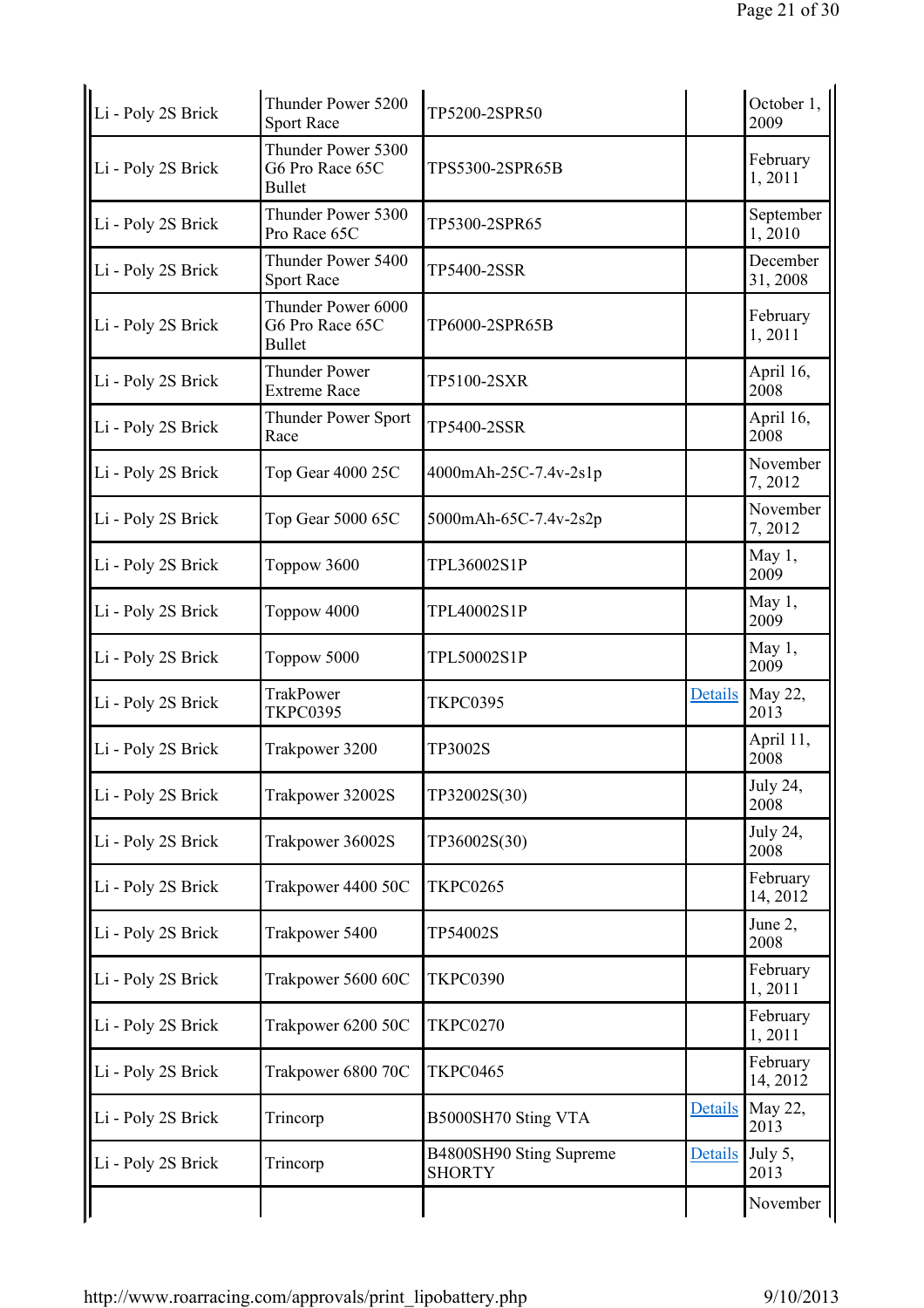| Li - Poly 2S Brick | Trinity IP 4200 mAh                       | HW2S4200V1/TRI20805   | 3,2008               |
|--------------------|-------------------------------------------|-----------------------|----------------------|
| Li - Poly 2S Brick | Trinity 5000 (Bullet<br>Plug)             | CC2S5000V4/TRI20288   | May 1,<br>2009       |
| Li - Poly 2S Brick | Trinity 5000 (wired)                      | HW2S5000V4/TRI20289   | May 1,<br>2009       |
| Li - Poly 2S Brick | <b>Trinity Intellect</b><br><b>IP3800</b> | CC2S3800V1 - TRI20620 | April 16,<br>2008    |
| Li - Poly 2S Brick | Trinity IP 3200 mAh                       | HW2S3200V1/TRI20804   | November<br>3,2008   |
| Li - Poly 2S Brick | Trinity IP 3800                           | CC2S3800V3/TRI20807   | November<br>3,2008   |
| Li - Poly 2S Brick | Trinity IP 4600 mAh                       | HW2S4600V2/TRI20552   | November<br>3,2008   |
| Li - Poly 2S Brick | Trinity IP 5000                           | HW2S5000V1/TRI20809   | December<br>16, 2008 |
| Li - Poly 2S Brick | Trinity IP 5000                           | CC2S5000V1/TRI20808   | December<br>16, 2008 |
| Li - Poly 2S Brick | Trinity Titanium 4500<br>50C              | <b>TEP2100</b>        | September<br>1,2012  |
| Li - Poly 2S Brick | Trinity Titanium 4500<br>50C Shorty       | <b>TEP2103</b>        | September<br>1,2012  |
| Li - Poly 2S Brick | Trinity Titanium 5000<br>50C              | <b>TEP2109</b>        | September<br>1,2012  |
| Li - Poly 2S Brick | Trinity Titanium 5500<br>50C              | <b>TEP2101</b>        | September<br>1,2012  |
| Li - Poly 2S Brick | Trinity Titanium 6300<br>60C              | <b>TEP2102</b>        | September<br>1,2012  |
| Li - Poly 2S Brick | TrueRC 5000                               | 2S2P5000 20C          | May 1,<br>2009       |
| Li - Poly 2S Brick | <b>Turnigy 4000 30C</b>                   | T4000.2S.30HC         | December<br>31, 2011 |
| Li - Poly 2S Brick | <b>Turnigy 5000 20C</b>                   | T5000 2S 20HC         | December<br>31, 2011 |
| Li - Poly 2S Brick | <b>Turnigy 5000 30C</b>                   | T5000.2S.30HC         | December<br>31, 2011 |
| Li - Poly 2S Brick | Turnigy 5000 40C                          | T5000 2S 40HC         | December<br>31, 2011 |
| Li - Poly 2S Brick | <b>Turnigy 5200 30C</b>                   | T5200.2S.30HC         | July 1,<br>2012      |
| Li - Poly 2S Brick | Turnigy Nano-Tech<br>4.2 4200 65C         | NC4200.2S2P.65        | July 25,<br>2012     |
| Li - Poly 2S Brick | Turnigy Nano-Tech<br>5.3 5300 30C         | NC5300.2S2P.30        | July 25,<br>2012     |
| Li - Poly 2S Brick | Turnigy Nano-Tech<br>5.6 5600 50C         | NC5600.2S2P.50        | July 25,<br>2012     |
| Li - Poly 2S Brick | Turnigy Nano-Tech<br>5.8 5800 30C         | NC5800.2S2P.30        | July 25,<br>2012     |
| Li - Poly 2S Brick | Vampire Racing 4400                       | VR-1019               | April 1,             |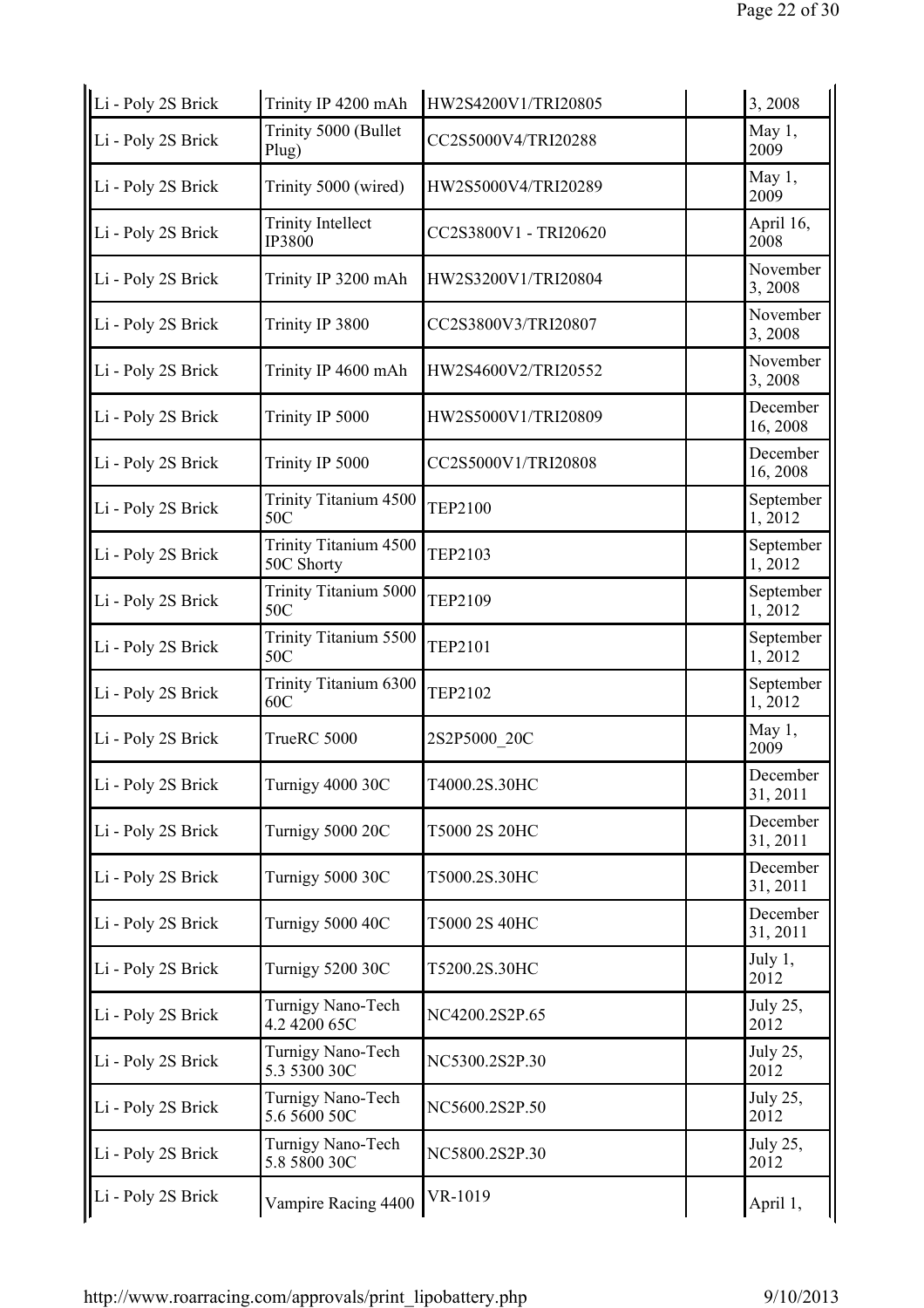| 50C                                         |                      | 2012                 |
|---------------------------------------------|----------------------|----------------------|
| Vampire Racing 6800<br>70C                  | VR-1018              | April 1,<br>2012     |
| Vant Battery 6000<br><b>80C</b>             | Vant6000-80-2S       | November<br>7,2012   |
| Venom 3800 60C                              | 15064                | August 19,<br>2011   |
| Venom 4000 40C                              | 15056                | August 19,<br>2011   |
| Venom 5000 30C                              | 15080                | June 15,<br>2012     |
| Venom 5000 40C                              | 15057                | August 19,<br>2011   |
| Venom 5000 50C                              | <b>VEN-15086</b>     | May 1,<br>2010       |
| Venom 5000 60C                              | <b>VEN-15060</b>     | May 1,<br>2010       |
| Venom 5300 70C                              | 15070                | August 19,<br>2011   |
| Venom 5600 50C                              | <b>VEN-15087</b>     | May 1,<br>2010       |
| Venom 5600 60C                              | <b>VEN-15061</b>     | May 1,<br>2010       |
| Venom Power<br>LiPower 7.4v<br>4000mAh 20C  | <b>VEN-15085</b>     | October 1,<br>2009   |
| Venom Power<br>LiPower 7.4v 5000<br>mAh 40C | <b>VEN-15084</b>     | October 1,<br>2009   |
| Venom Sport Power<br>5000 50 C              | 15058                | June 15,<br>2012     |
| Victory Battery 5000<br>40C                 | VB-LIPO5000H40C-7.4V | May 1,<br>2010       |
| Walter RC Hobby<br>EDX 4000 25C             | EDX4000LP25          | May 1,<br>2010       |
| Walter RC Hobby<br>EDX 5000 40C             | EDX5000LP40          | May 1,<br>2010       |
| Walter RC Hobby<br>EDX 5300 30C             | EDX5300LP30          | May 1,<br>2010       |
| Wildcat Fuel 5000<br>30C                    | 5000.2S.30HC         | January 1,<br>2013   |
| Wildcat Fuel 5000<br>40C                    | 5000.2S2P.40HC       | January 1,<br>2013   |
| Xcelorin 3800 60C<br>96mm                   | LOSB9880             | February<br>1,2011   |
| Yuntong 6500 70C                            | YT90160              | March 1,<br>2012     |
| Zippy Flightmax 4000<br>25C                 | Z40002S-25           | December<br>31, 2011 |
|                                             |                      |                      |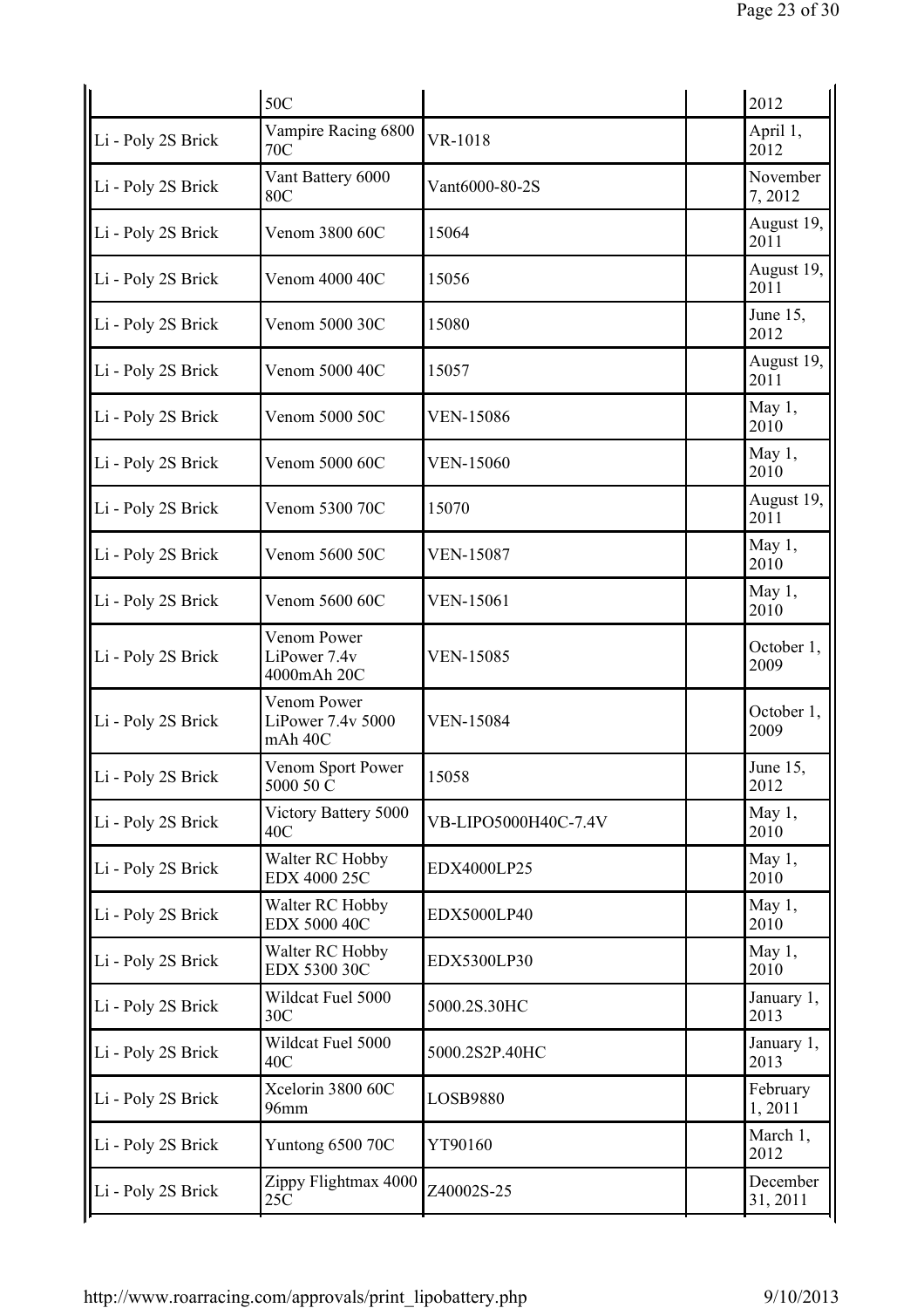| Li - Poly 2S Brick  | Zippy Flightmax 500<br>30 <sup>C</sup>                        | Z52002S2P-30            |                | December<br>31, 2011  |
|---------------------|---------------------------------------------------------------|-------------------------|----------------|-----------------------|
| Li - Poly 2S Brick  | Zippy Flightmax 5000<br>30C                                   | Z50002S-30HC            |                | December<br>31, 2011  |
| Li - Poly 2S Saddle | Acepow Gens ACE<br>4800 25C                                   | <b>GS-ACE-007</b>       |                | February<br>1,2011    |
| Li - Poly 2S Saddle | Aero-Model/Hacker<br>6000mAh 80C<br><b>Competition Racing</b> | AM6000-2S80PROS         | <b>Details</b> | May 22,<br>2013       |
| Li - Poly 2S Saddle | Desire Power<br>3300mAh 30C Saddle<br>Pack                    | DPC3300XP30-2S2P Saddle |                | October 1,<br>2009    |
| Li - Poly 2S Saddle | Desire Power<br>3300mAh 40C Saddle<br>Pack                    | DPC3300XP40-2S Saddle   |                | October 1,<br>2009    |
| Li - Poly 2S Saddle | Enrich Power 5200<br>40C                                      | EP5543128-5200          |                | May 1,<br>2010        |
| Li - Poly 2S Saddle | Epic-Intellect IP5000<br>Saddle 2 Cell                        | TRI20310/TP2S5000V3     |                | February<br>1,2010    |
| Li - Poly 2S Saddle | Epic-Intellect IP5200<br>Saddle 2 Cell                        | TRI20309/TP2s5200V4     |                | February<br>1,2010    |
| Li - Poly 2S saddle | Fantom 500 65C<br>Saddle Pack                                 | FAN26198                |                | December<br>31, 2011  |
| Li - Poly 2S Saddle | Fantom 5600 70C                                               | FAN26174                |                | January 1,<br>2013    |
| Li - Poly 2S saddle | Gens ACE 5100 25C<br>Saddle Pack                              | ACE25-5100-0203B        |                | December<br>31, 2011  |
| Li - Poly 2S Saddle | <b>High Velocity Racing</b><br>5300 60C                       | <b>HVR5360</b>          |                | January 1,<br>2013    |
| Li - Poly 2S Saddle | Hobbico/TrakPower<br>6000mAh 80C                              | <b>TKPC0530</b>         | Details        | May 22,<br>2013       |
| Li - Poly 2S Saddle | HobbyPeople 5000<br>50C Saddle Pack                           | 118124                  |                | September<br>25, 2012 |
| Li - Poly 2S Saddle | Hyperion 4200mAh<br>Saddle                                    | HP-SW30-4200SP-2S       |                | February<br>18, 2009  |
| Li - Poly 2S Saddle | Intellect 6000 60C                                            | TP2S6000V8              |                | January 1,<br>2013    |
| Li - Poly 2S Saddle | IP 5400 60C Saddle<br>Pack                                    | TP2S5400V6              |                | February<br>1,2011    |
| Li - Poly 2S Saddle | Lipomax 5600 70C                                              | <b>LRC70098</b>         |                | January 1,<br>2013    |
| Li - Poly 2S Saddle | Losi Xceleron 5200<br><b>60C Saddle Pack</b>                  | LOSB9878                |                | September<br>1,2010   |
| Li - Poly 2S Saddle | <b>MRC/RFI 25C 2S3P</b><br>3800 Saddle Pack                   | RC2S25C3800D            |                | October 1,<br>2009    |
| Li - Poly 2S saddle | Orion Carbon Pro<br>5500 90C                                  | ORI1404/ORI14048        |                | July 19,<br>2011      |
| Li - Poly 2S Saddle | Peak Racing Saddle<br>Pack 4500 2 cell                        | <b>PEK00527</b>         |                | February<br>1,2010    |
|                     |                                                               |                         |                |                       |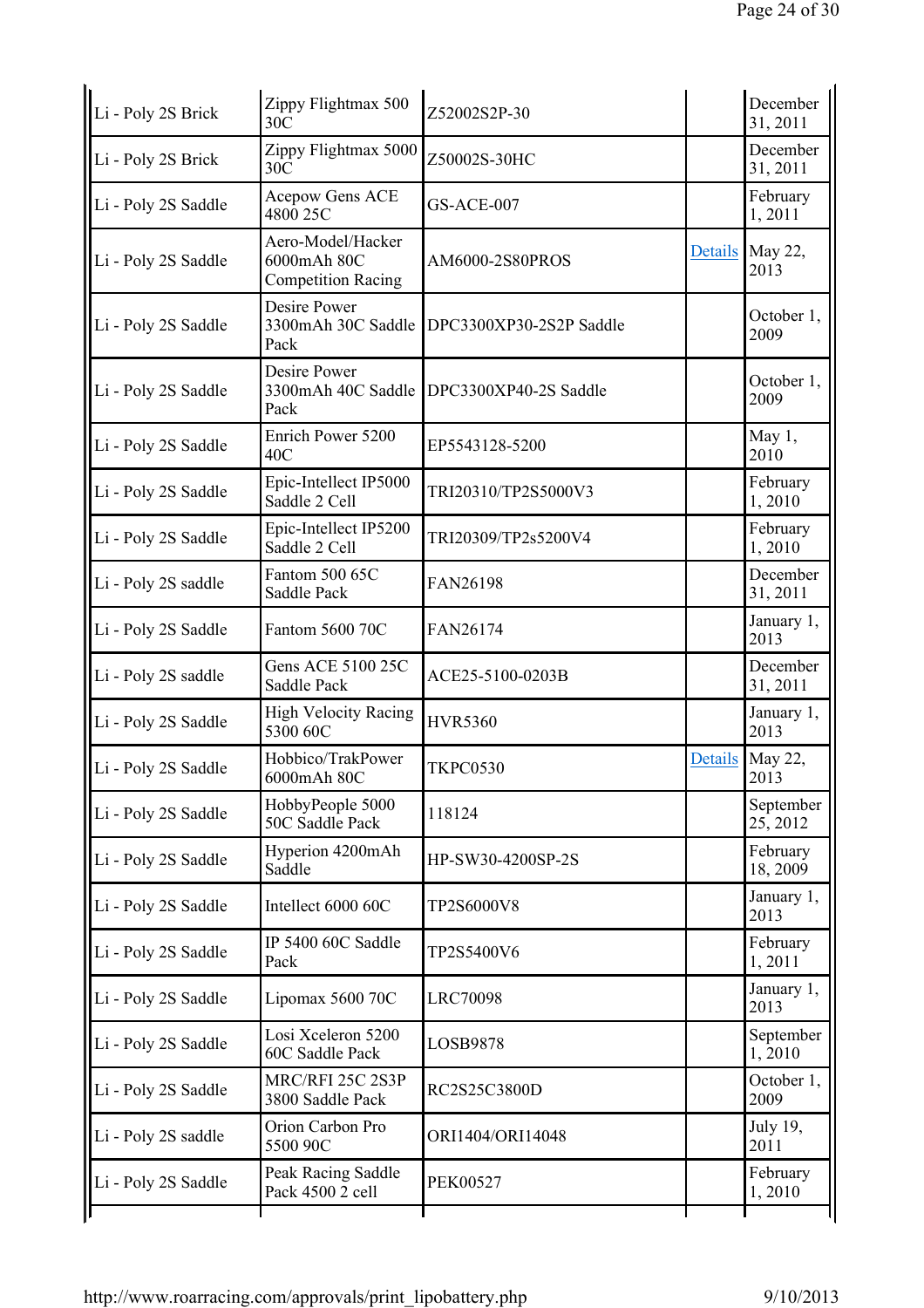| Li - Poly 2S Saddle | Peak Racing Saddle<br>Pack 6000 2 cell                    | <b>PEK00529</b>       | February<br>1,2010    |
|---------------------|-----------------------------------------------------------|-----------------------|-----------------------|
| Li - Poly 2S Saddle | Powerpush Rapid Fire<br>6500 70C by EAM                   | EAM6570-1             | September<br>25, 2012 |
| Li - Poly 2S Saddle | Pro Tek Supreme<br><b>Power 4200</b>                      | PTK-LPH-4200-2S30-SP  | February<br>1,2010    |
| Li - Poly 2S saddle | ProAmps 5500 mAh<br>60C                                   | PA60-5500mah-2s3p     | November<br>1,2011    |
| Li - Poly 2S saddle | Protek 5300 70C<br><b>Saddle Pack</b>                     | PTK-LPH-5300-2S70-SP  | April 1,<br>2012      |
| Li - Poly 2S Saddle | Protek 5500 100C                                          | PTK-LPH-5500-2S100-SP | January 1,<br>2013    |
| Li - Poly 2S Saddle | ProTek RC Supreme<br>Power 5200 45C                       | PTK-LPH-5200-2S45-SP  | May 1,<br>2010        |
| Li - Poly 2S saddle | Racers Edge 5200<br>60C                                   | LP2S5200SP60          | July 30,<br>2011      |
| Li - Poly 2S Saddle | Racers Edge 5200<br>75C Saddle pack                       | LP2S5200SP75C         | June 15,<br>2012      |
| Li - Poly 2S Saddle | <b>RC King 5600 70C</b>                                   | 5670-2S3P             | December<br>31, 1969  |
| Li - Poly 2S Saddle | Reedy 4200<br>40C+Saddle                                  | 686                   | May 1,<br>2010        |
| Li - Poly 2S Saddle | Reedy 5200 60C<br>Saddle                                  | 627                   | February<br>1,2011    |
| Li - Poly 2S Saddle | Reedy 5700 65C                                            | 310                   | January<br>10, 2013   |
| Li - Poly 2S Saddle | Reedy Wolfpack 4800<br>25C                                | 737                   | January 1,<br>2013    |
| Li - Poly 2S saddle | Revtech 5500 65C<br>Saddle Pack                           | <b>REV2015</b>        | December<br>31, 2011  |
| Li - Poly 2S Saddle | RevTech 6000 100C                                         | Rev2023               | November<br>7,2012    |
| Li - Poly 2S Saddle | SMC 5600 70C                                              | 5670-2S3P             | January 1,<br>2013    |
| Li - Poly 2S Saddle | <b>SMC C Max Extreme</b><br>5200 60C                      | 5260SP                | September<br>1,2010   |
| Li - Poly 2S Saddle | Speed Passion 4200<br>Saddle                              | SLR423SH              | May 1,<br>2009        |
| Li - Poly 2S Saddle | Supercharger 4600<br>60C MurDogg                          | L-4600-60-2S-SP       | May 1,<br>2011        |
| Li - Poly 2S Saddle | Team Checkpoint<br>4200                                   | <b>TCPC3650</b>       | October 1,<br>2009    |
| Li - Poly 2S Saddle | <b>Team Great Hobbies</b><br>G3 5000 99C Saddle<br>Pack   | TGHC50002C99S         | September<br>25, 2012 |
| Li - Poly 2S Saddle | <b>Team Orion Carbon</b><br>Molecular Saddle<br>Pack 4500 | ORI14014              | October 1,<br>2009    |
|                     | Team Orion Carbon                                         |                       |                       |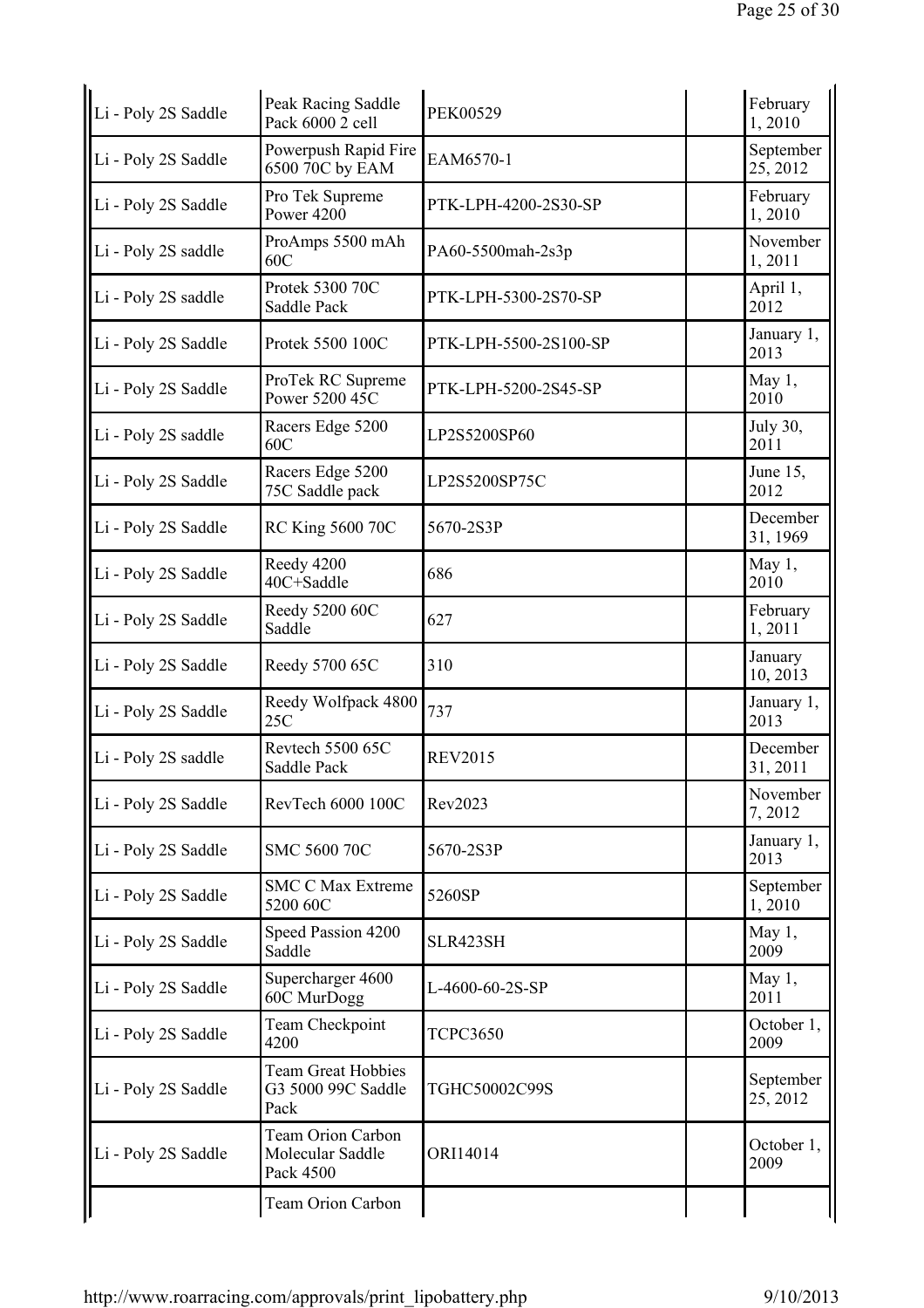| Li - Poly 2S Saddle | Molecular Saddle<br>Pack 4500                             | ORI14015            | October 1,<br>2009      |
|---------------------|-----------------------------------------------------------|---------------------|-------------------------|
| Li - Poly 2S Saddle | <b>Team Orion Carbon</b><br>Molecular Saddle<br>Pack 6000 | ORI14017            | October 1,<br>2009      |
| Li - Poly 2S Saddle | Team Silverback<br>Mars 5400 65C<br>Saddle                | 5400652SSP          | September<br>25, 2012   |
| Li - Poly 2S saddle | Thunder Power 5000<br><b>65C Saddle Pack</b>              | TP5000-2SPR65S      | April 1,<br>2012        |
| Li - Poly 2S Saddle | Trakpower 3200<br><b>Saddle Pack</b>                      | TP32002SSP          | <b>July 20,</b><br>2008 |
| Li - Poly 2S Saddle | Trakpower 4800<br>Saddle Pack                             | TP48002SSP          | April 11,<br>2008       |
| Li - Poly 2S saddle | Trakpower 5400 mAh<br>60C                                 | <b>TKPC0420</b>     | August 8,<br>2011       |
| Li - Poly 2S Saddle | <b>Trinity IP4200 6000</b><br>mAh Saddle Pack             | TP2S4200V1/TRI20810 | December<br>31, 2008    |
| Li - Poly 2S Saddle | Turnigy Nano-Tech<br>4.85 4850 50C                        | NC4850.2S3P.50      | July 25,<br>2012        |
| Li - Poly 2S Saddle | Turnigy Nano-Tech<br>5.0 5000 30C                         | NC5000.2S3P.30      | July 25,<br>2012        |
| Li - Poly 2S saddle | Vampire Racing 5400<br>60C                                | VR-1017             | April 1,<br>2012        |
| Li - Poly 2S Saddle | Venom 4200 30C<br>Saddle pack                             | 15083               | June $15$ ,<br>2012     |
| Li - Poly 2S saddle | Venom 4500 mAh<br>50C                                     | 15032               | October<br>10, 2011     |
| Li - Poly 2S Saddle | Venom 5000 35C<br><b>Saddle Pack</b>                      | <b>VEN-15088</b>    | May 1,<br>2010          |
| Li - Poly 2S Saddle | Venom 5200 45C<br>Saddle pack                             | <b>VEN-15089</b>    | May 1,<br>2010          |
| Li - Poly 2S Saddle | Venom Power<br>LiPower 7.4v<br>6000mAh 30C                | <b>VEN-15082</b>    | October 1,<br>2009      |
| Li - Poly 3S Brick  | 5200 50C 11.1V<br>Speedpack HH/DYN                        | DYN4100T            | May 1,<br>2011          |
| Li - Poly 3S Brick  | 5200 50C 11.1V<br>Speedpack HH/DYN                        | <b>DYN4100D</b>     | May 1,<br>2011          |
| Li - Poly 3S Brick  | ECO Power 3400 30C                                        | ECP-LPH-3400-3S30   | May 20,<br>2012         |
| Li - Poly 3S Brick  | Epic/Intellect IP<br>6800mAh 50C 11.1v<br>8th Scale       | HW3s6800v5          | September<br>1,2010     |
| Li - Poly 3S Brick  | MaxAmps 6500SS<br>14.8V 8th Scale                         | LIPO-6500SS148      | October 1,<br>2009      |
| Li - Poly 3S Brick  | ProTek Supreme<br>Power 6800 50C 3S<br>8th Scale          | PTK-LPH-6800-3S50-W | September<br>1,2010     |
|                     |                                                           |                     |                         |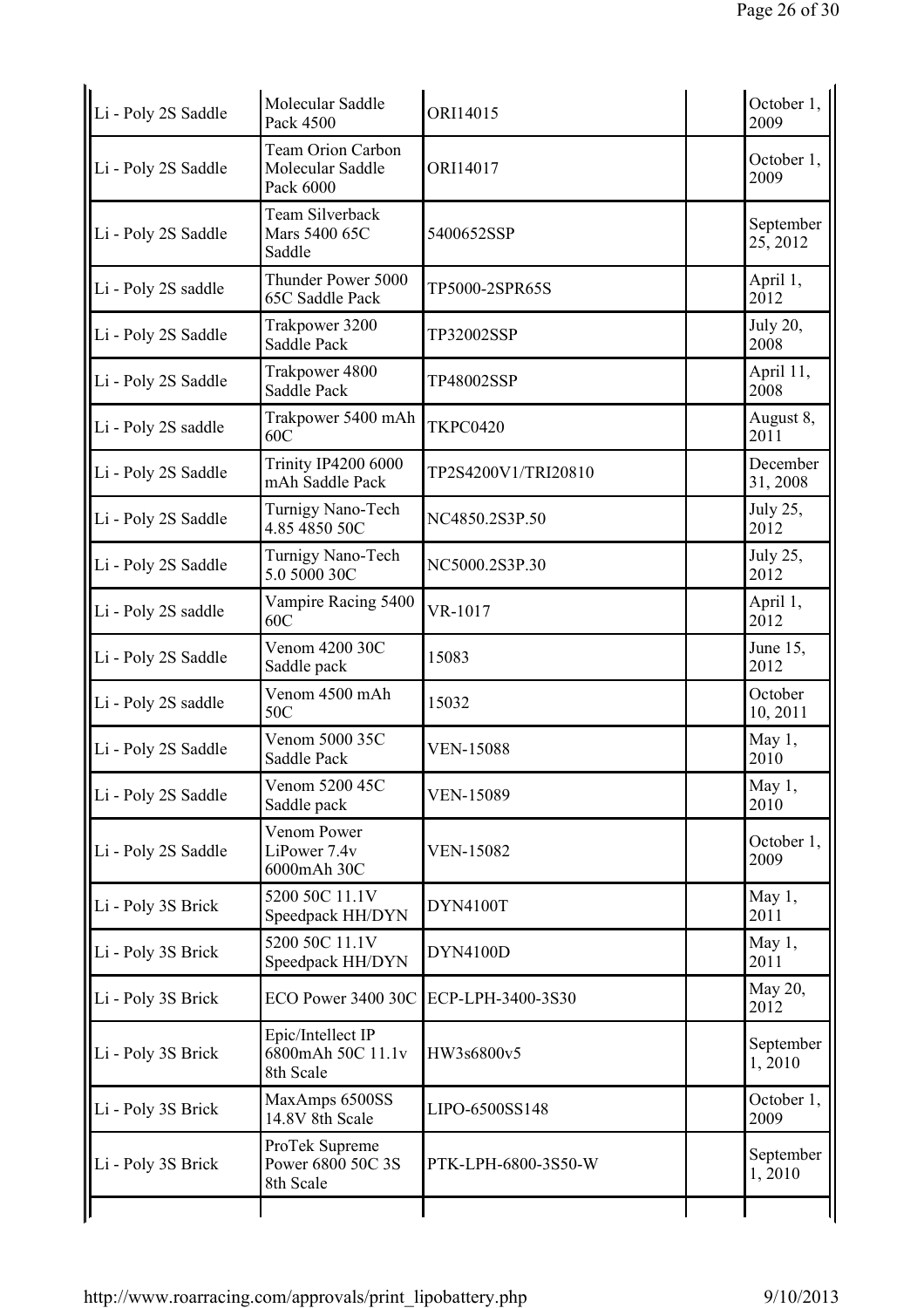| Li - Poly 3S Brick | Sky Lipo 40C 3S                                          | 77p-sl4400-3s1p-40c-3333-hardcase |         | June 15,<br>2012      |
|--------------------|----------------------------------------------------------|-----------------------------------|---------|-----------------------|
| Li - Poly 3S Brick | Sky Lipo 4400 30C<br>3S                                  | 77p-sl4400-3s1p-30c-3333-hardcase |         | December<br>31, 1969  |
| Li - Poly 3S Brick | Sky Lipo 5000 30C<br>3S                                  | 77p-sl5000-3s1p-30c-3333-hardcase |         | June 15,<br>2012      |
| Li - Poly 3S Brick | Sky Lipo 5000 40C<br>3S                                  | 77p-sl5000-3s1p-40c-3333-hardcase |         | June 15,<br>2012      |
| Li - Poly 3S Brick | Team Orion 4600 90C<br>8th Scale                         | ORI14046                          |         | July 11,<br>2011      |
| Li - Poly 3S Brick | Trinity Titanium 4500<br>50C                             | <b>TEP2104</b>                    |         | September<br>1,2012   |
| Li - Poly 3S Brick | Venom 3200 30C                                           | 15038                             |         | August 19,<br>2011    |
| Li - Poly 3S Brick | Xcelerin Competition<br>Series 4200/3cell 8th<br>Scale   | LOSB8975                          |         | February<br>1,2010    |
| Li - Poly 4S Brick | CRC/Speedsport<br>5300mAh 40C Deans<br>Style             | 3734                              | Details | July 29,<br>2013      |
| Li - Poly 4S Brick | Desire Power 14.8V<br>5100mAh 30C Lipo<br>Pack           | DPC5100XP30-4S2P                  |         | October 1,<br>2009    |
| Li - Poly 4S Brick | Desire Power 14.8V<br>5200mAh 25C Lipo<br>Pack 8th Scale | DPC5200SP25-4S2P                  |         | October 1,<br>2009    |
| Li - Poly 4S Brick | ECO Power 4100 35<br>C 4S by A Main                      | ECP-LPH-4100-4S35                 |         | September<br>25, 2012 |
| Li - Poly 4S Brick | Epic IP 5400 mAh<br>35C 14.8V                            | HW4S5400SP/TRI20294Deans          |         | May 1,<br>2010        |
| Li - Poly 4S Brick | Epic IP 5400mAh<br>35C 14.8V 8th Scale                   | HW4S5400V3/TRI20291               |         | October 1,<br>2009    |
| Li - Poly 4S Brick | Epic/Intellect IP5600<br>mAh 50C 14.8v 8th<br>Scale      | HW4S5600V5                        |         | September<br>1,2010   |
| Li - Poly 4S Brick | Fantom 4200 (4 cell)<br>8th Scale                        | FAN27545                          |         | May $1,$<br>2009      |
| Li - Poly 4S Brick | Fantom 5000 50C 4S                                       | FAN26216                          |         | April 1,<br>2012      |
| Li - Poly 4S Brick | Fantom 5200/4-cell<br>8th Scale                          | FAN27555                          |         | February<br>1,2010    |
| Li - Poly 4S Brick | Fantom 5300/65C/4S                                       | FAN27556                          |         | February<br>1,2011    |
| Li - Poly 4S Brick | Fantom 5400 (4cell)<br>8th Scale                         | FAN26305                          |         | May 1,<br>2009        |
| Li - Poly 4S Brick | Fantom 6500 70C 4S                                       | FAN26193                          |         | June 15,<br>2012      |
| Li - Poly 4S Brick | Fantom 650070C                                           | FAN26175                          |         | January 1,<br>2013    |
|                    |                                                          |                                   |         |                       |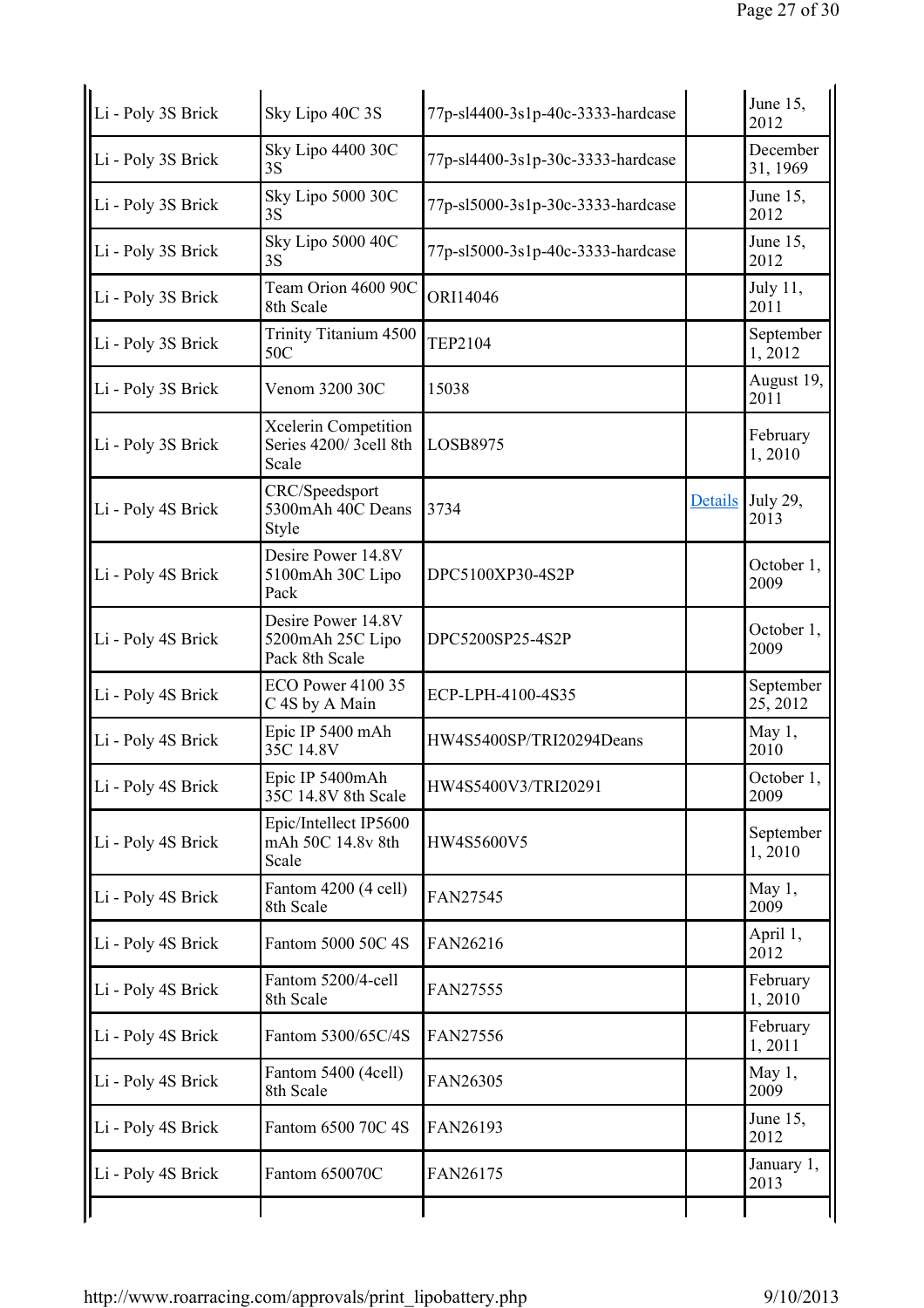| Li - Poly 4S Brick | <b>Gens ACE 4S 5000</b><br>40C                       | <b>GS-ACE-005</b>    |                | February<br>1,2011      |
|--------------------|------------------------------------------------------|----------------------|----------------|-------------------------|
| Li - Poly 4S Brick | Hobbico/TrakPower<br>6700mAh 80C                     | <b>TKP0535</b>       | Details        | May 22,<br>2013         |
| Li - Poly 4S Brick | Intellect 6800 70C<br>14.8V                          | HW4S6800V7           |                | January<br>20, 2012     |
| Li - Poly 4S Brick | Intellect 6800 80C                                   | <b>HW4S6800V8</b>    |                | January 1,<br>2013      |
| Li - Poly 4S Brick | LipoMax 6500 70C                                     | <b>LRC70099</b>      |                | January 1,<br>2013      |
| Li - Poly 4S Brick | MaxAmps 4200SS<br>7.4V                               | LIPO-4200SS-74       |                | <b>July 20,</b><br>2008 |
| Li - Poly 4S Brick | Maxamps Race<br>Edition 6500 4S 150C                 | 6500HC-148           |                | February<br>1,2011      |
| Li - Poly 4S Brick | Pro Tek Supreme<br>Power 5400 4S 4 cell<br>8th Scale | PTK-LPH-5400-4S35-W  |                | February<br>1,2010      |
| Li - Poly 4S Brick | Pro Tek Supreme<br>Power 5600 50C 4S<br>8th Scale    | PTK-LPH-5600-4S50-W  |                | September<br>1,2010     |
| Li - Poly 4S Brick | Proamps 5200 60C                                     | PR60 5200 4S         |                | May 1,<br>2011          |
| Li - Poly 4S Brick | Protek 3500 100C                                     | PTK-LPH-3500-4S100-W |                | January 1,<br>2013      |
| Li - Poly 4S Brick | Protek 4300 100C                                     | PTK-LPH-4300-4S100-W |                | January 1,<br>2013      |
| Li - Poly 4S Brick | Protek 8700 100C                                     | PTK-LPH-6700-4S100-W |                | January 1,<br>2013      |
| Li - Poly 4S Brick | ProTek Supreme<br>Power 4100 70C                     | PTK-LPH-4100-4S70-W  |                | December<br>31, 2011    |
| Li - Poly 4S Brick | ProTek Supreme<br>Power 6400 70C                     | PTK-LPH-6400-4S70-W  |                | December<br>31, 2011    |
| Li - Poly 4S Brick | Racers Edge 5200<br>75C 4S                           | LP4S520075C          |                | June 15,<br>2012        |
| Li - Poly 4S Brick | RC King 6500 70C                                     | 6570-4S2P            |                | January 1,<br>2013      |
| Li - Poly 4S Brick | Reedy 4600mAh 55C<br><b>Bullet Style</b>             | 311                  | Details        | July 29,<br>2013        |
| Li - Poly 4S Brick | Reedy 5000 mAh 30C<br>14.8V 8th Scale                | 720                  |                | October 1,<br>2009      |
| Li - Poly 4S Brick | Reedy 5500 60C<br>14.8V                              | 626                  |                | January<br>20, 2012     |
| Li - Poly 4S Brick | Reedy Wolfpack 3700<br><b>MAh 35C 4S</b>             | 733                  |                | August 19,<br>2011      |
| Li - Poly 4S Brick | RevTech 6500 70C 4S REV2017                          |                      |                | June 15,<br>2012        |
| Li - Poly 4S Brick | Revtech X Formula                                    | <b>REV 2017-5</b>    | <b>Details</b> | September<br>5, 2013    |
|                    |                                                      |                      |                | February                |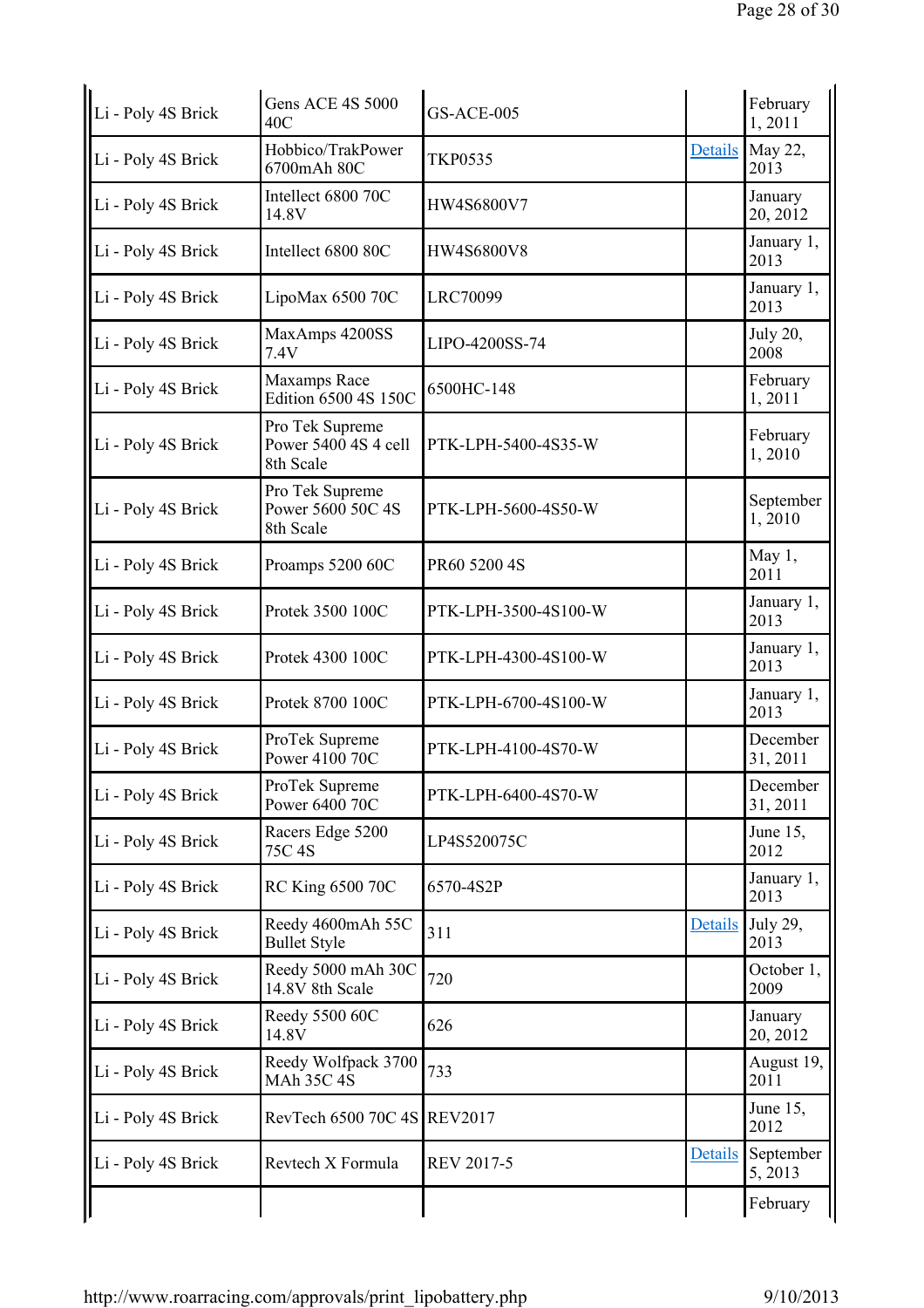| Li - Poly 4S Brick | SMC 5200 mAh 4 cell 5250CM4                                        |                    |         | 1,2010               |
|--------------------|--------------------------------------------------------------------|--------------------|---------|----------------------|
| Li - Poly 4S Brick | SMC 6500 70C                                                       | 6570-4S2P          |         | January 1,<br>2013   |
| Li - Poly 4S Brick | Team Losi Xcelorin<br><b>High Performance</b><br>Lipo 8th Scale    | LOSB9874           |         | October 1,<br>2009   |
| Li - Poly 4S Brick | Team Orion 4600 90C<br>8th Scale                                   | ORI14047           |         | July 11,<br>2011     |
| Li - Poly 4S Brick | <b>Team Orion Carbon</b><br>Molecular 5100                         | ORI14033           |         | May 1,<br>2010       |
| Li - Poly 4S Brick | <b>Team Orion Carbon</b><br>Molecular 6900 8th<br>Scale            | ORI14036           |         | September<br>1,2010  |
| Li - Poly 4S Brick | <b>Team Orion Carbon</b><br>Pro 6400 90C 8th<br>Scale              | ORI14050           |         | July 11,<br>2011     |
| Li - Poly 4S Brick | Thunder Power 4200<br>Pro Race (4 cell) 8th<br>Scale               | TP4200-4SPR        |         | May 1,<br>2009       |
| Li - Poly 4S Brick | Thunder Power 5000<br>Pro Race (4cell) 8th<br>Scale                | <b>TP5000-4SPR</b> |         | May 1,<br>2009       |
| Li - Poly 4S Brick | Thunder Power 5000<br>Sport Race (4 cell) 8th TP5000-4SSR<br>Scale |                    |         | May 1,<br>2009       |
| Li - Poly 4S Brick | Thunder Power 5200<br>mAh 4S Pro Race<br>50C 8th Scale             | TP5200-4SPR50      |         | October 1,<br>2009   |
| Li - Poly 4S Brick | Thunder Power 5200<br>mAh 4S Pro Race<br>65C 8th Scale             | TP5300-4SPR65      |         | September<br>1,2010  |
| Li - Poly 4S Brick | Thunder Power 5400<br>Sport Race (4 cell) 8th TP5400-4SSR<br>Scale |                    |         | May 1,<br>2009       |
| Li - Poly 4S Brick | <b>TrakPower</b><br><b>TKPC0535</b>                                | <b>TKPC0535</b>    | Details | May 22,<br>2013      |
| Li - Poly 4S Brick | TrakPower 4900 7.4<br>LiPo                                         | TP49002S           |         | February<br>28, 2008 |
| Li - Poly 4S Brick | Trakpower 5600 4S<br>60C                                           | <b>TKPC0450</b>    |         | February<br>1,2011   |
| Li - Poly 4S Brick | Trakpower 6800 70C                                                 | <b>TKPC0485</b>    |         | February<br>14, 2012 |
| Li - Poly 4S Brick | Trinity Titanium 5600<br>55C                                       | <b>TEP2107</b>     |         | December<br>31, 1969 |
| Li - Poly 4S Brick | Turnigy 4500 30C 4S                                                | T4500.4S.30HC      |         | December<br>31, 2011 |
| Li - Poly 4S Brick | Venom 5000 mAh<br>50C 4S                                           | <b>VEN-15031</b>   |         | May 1,<br>2010       |
| Li - Poly 4S Brick | Venom 5000mAh<br>35C 4S                                            | <b>VEN-15027</b>   |         | May 1,<br>2010       |
|                    |                                                                    |                    |         |                      |